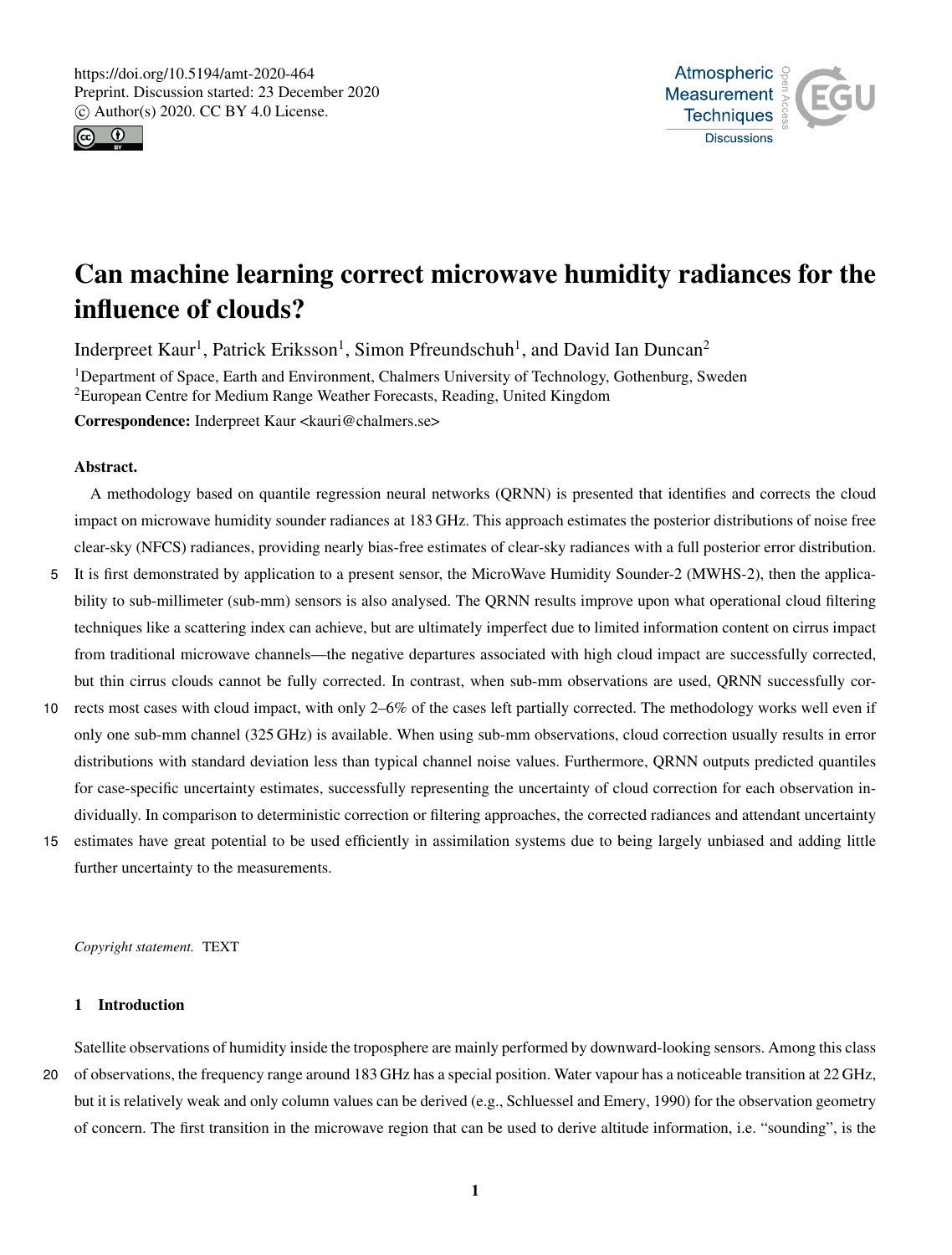



one at 183 GHz (Kakar, 1983; Wang et al., 1983). On the other hand, at infrared wavelengths a high number of water vapour transitions are found, including some of high strength. As a consequence, infrared sounders can provide humidity profiles with 25 high precision and good vertical resolution, but with strong limitations imposed by clouds. To be able to also sense humidity inside and below clouds, weather satellites are since some time equipped with channels around 183 GHz. Today such channels are part of several sensors, such as ATMS (Advanced Technology Microwave Sounder, Weng et al., 2012).

Although microwave channels are less affected by cloud contamination, precipitation and most dense clouds, particularly if found at high altitude, can still affect measured radiances around 183 GHz (e.g. Bennartz and Bauer, 2003). As the impact

- 30 from the hydrometeors then is dominated by scattering, the complexity of the analysis of the data increases dramatically and there exists a need to identify the problematic cases. This is normally denoted as cloud filtering, to obtain data of "clear sky" character. Such filtering has been applied to derive climate records (Lang et al., 2020) and is essential in studies of the agreement between observations and simulations (Brogniez et al., 2016) as well as comparing observations of different instruments to validate their calibration (John et al., 2013; Moradi et al., 2015; Berg et al., 2016). Commonly used cloud filtering methods
- 35 for these applications are based on 183 GHz data alone, involving rules on the brightness temperature differences between channels (Burns et al., 1997; Buehler et al., 2007).

Another motivation necessitating the need for cloud filtering is usage of 183 GHz channels in numerical weather prediction (NWP). Usage of passive microwave data by all-sky assimilation in global NWP is growing (Geer et al., 2017), but 183 GHz data are still mainly used in a clear-sky fashion (Geer et al., 2018). The latter is particularly true in NWP of regional scope

40 (Gustafsson et al., 2018), with clear-sky assimilation of 183 GHz radiances still commonplace. Regardless, both clear-sky and all-sky assimilation require identification of cloud affected observations, either to screen out these observations or to assign an appropriate observation error. The most commonly used cloud filtering techniques are the "Scattering index" (Geer et al., 2014) and the "observation minus background" (O−B). The first one is based on brightness temperature differences between 89 and 150 GHz. In the second one, the forecast model is used to obtain an estimate of the expected clear-sky value and the 45 observation is rejected if the deviation exceeds some threshold (English et al., 1999).

At 183 GHz, the impact of hydrometeors typically causes a decrease in the observed radiance due to scattering from ice hydrometeors (e.g., Barlakas and Eriksson, 2020). This implies that if any cloud contamination is missed by the filtering, a negative bias in the mean radiance, compared to the true clear-sky mean, may translate into a bias in humidity after the retrieval or assimilation. For NWP systems assimilating clear-sky observations, the effect of undetected clouds may be overcome by

- 50 inflating the observational errors and diminishing the impact of observations. Furthermore, the mathematical assumptions of data assimilation (DA) are predicated Gaussian errors with no mean bias, and residual cloud impacts that cause a net bias are not easily handled by variational bias correction. One solution is to apply a very strict filtering, but this increases the rejection of clear-sky values, i.e. an important loss of useful data. Another limitation of existing filtering approaches is their "one for all" approach, i.e. observations in all 183 GHz channels are either kept or rejected. This often rejects more observations than
- 55 needed, as the channels differ in their altitude coverage. An observation could be cloudy in some channels and still the be clear-sky in others. To allow a channel specific filtering, data likely need to be combined in a more complex manner than simple differences, but it is unclear what type of regression would be best as the ideal solution would be scene-dependent.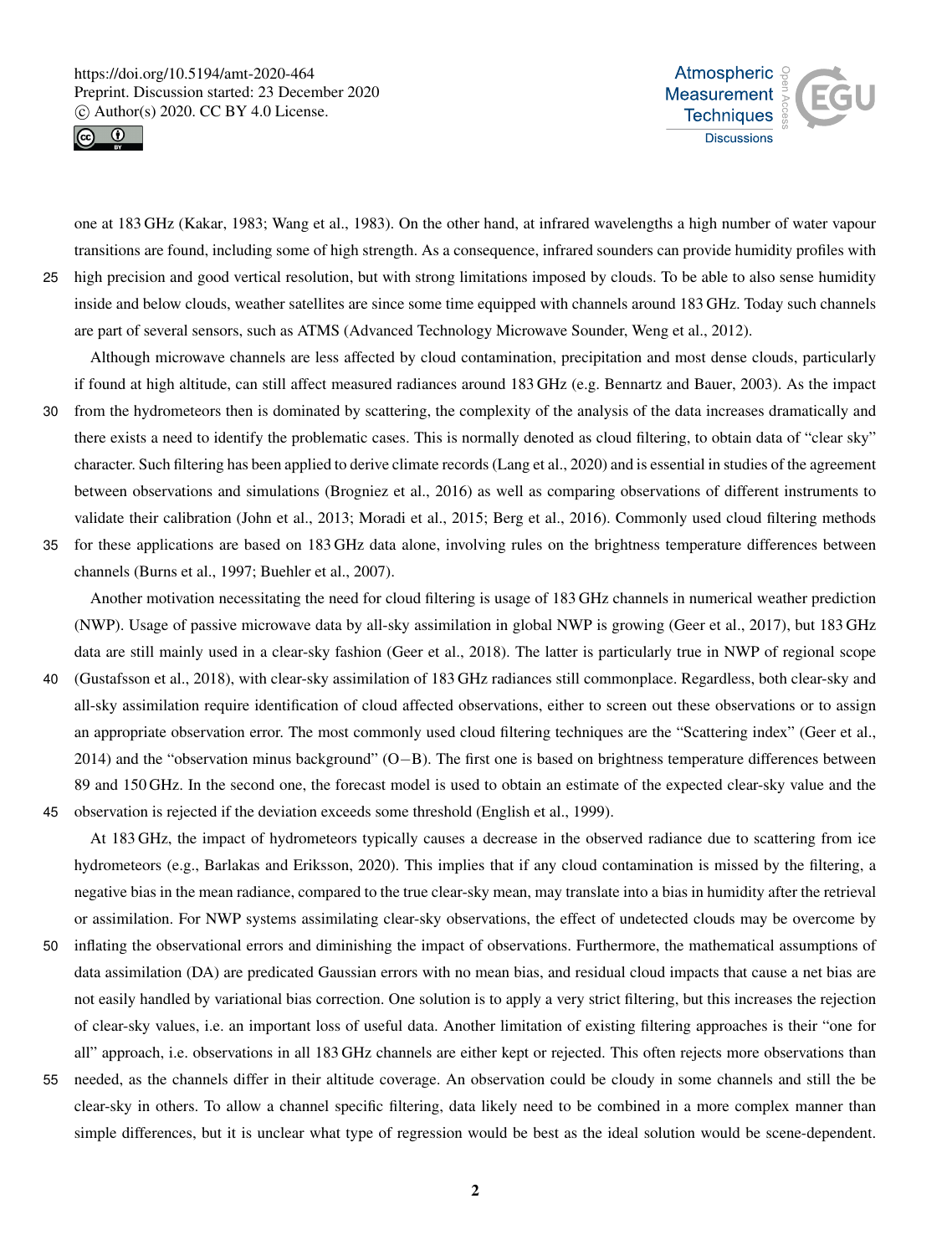



This points towards applying machine learning techniques (e.g., Favrichon et al., 2019). A maybe less obvious problem is the assignment of uncertainty to the filtered values. To our best knowledge, so far only estimates of mean and worst case errors 60 exist in the literature. Some cases with relatively high cloud impact will likely be missed, while most cases are clear-sky from the start. As the remaining cloudy cases can cause significant biases, the likely solution is to apply a quite conservative (high) error estimate. However, this will unnecessarily downgrade the value of the truly clear-sky cases and the observations are used

in a non-optimal manner.

In this study, we approach the cloud filtering task from a new angle. The basic idea is to derive an estimate of the correspond-65 ing noise-free clear-sky (NFCS) value (i.e. the radiance that would have been measured in absence of noise and hydrometeors). This is done for each channel separately, only using measurements (no "background" data involved). Not only a best estimate is provided, but also a case-specific uncertainty. This information could be used as a pure filter, by rejecting data where the correction exceeds some threshold value. However, even better is to replace the original value with the predicted NFCS value when forming the clear-sky dataset. We denote this approach as cloud correction. It is shown below that a basically bias free

70 cloud correction can be obtained. This feature also removes the need for defining threshold values, as long as the retrieval or assimilation system can incorporate the uncertainty of the corrected value. As also will be shown, the uncertainty for originally clear-sky data is determined by noise, but the uncertainty increases with magnitude of correction. Accordingly, the cloud correction approach permits the full weight of clear-sky data to be preserved.

The proposed cloud correction scheme makes use of a Quantile Regression Neural Network (QRNN, Pfreundschuh et al., 75 2018) to obtain a probabilistic prediction of the NFCS value. Unlike traditional neural networks techniques, which typically only provide a point estimate of the target variable, QRNNs are trained to predict an arbitrary set of quantiles of its Bayesian a posteriori distribution (Pfreundschuh et al., 2018). The predicted a posteriori distribution can then be used to derive an estimate of the NFCS value together with an estimate of the corresponding uncertainty.

The main focus of this study is the potential of this cloud-correction method using sub-millimetre (sub-mm) observations, 80 which will become available operationally with the launch of the Ice Cloud Imager (ICI, Eriksson et al., 2020) on board the next generation of European Organisation for the Exploitation of Meteorological Satellites Polar System - Second Generation (EUMETSAT EPS-SG). Additionally, we demonstrate the feasibility of the approach based on 89 and 150 GHz channels (following Geer et al., 2014), which are available on several sensors extant today. The focus on sub-mm channels is motivated by several reasons. First, the higher frequencies are more sensitive to scattering effects from smaller hydrometeors and are thus

- 85 expected to provide greater sensitivity to high altitude cirrus clouds. For example, in some cloudy situations the cloud impact at 183 GHz may be of the order of thermal noise and modelling uncertainties, while the impact at 325 GHz is significant enough to provide sufficient signal to noise for identifying cloud. Second, the proposed cloud correction methods allow integration of ICI sub-mm observations in clear-sky DA schemes with no further modifications, thus providing a simple way to make use this novel data source as soon as it becomes available.
- 90 A description of the data used in this study and the QRNN approach is provided in Sect. 2. In Sect. 3 we demonstrate the applicability of correction scheme to existing sensors, and later its application is extended to include sub-mm channels (Sect. 4). The results are discussed in Sect. 5, and Sect. 6 presents the conclusions from this work, and the future outlook.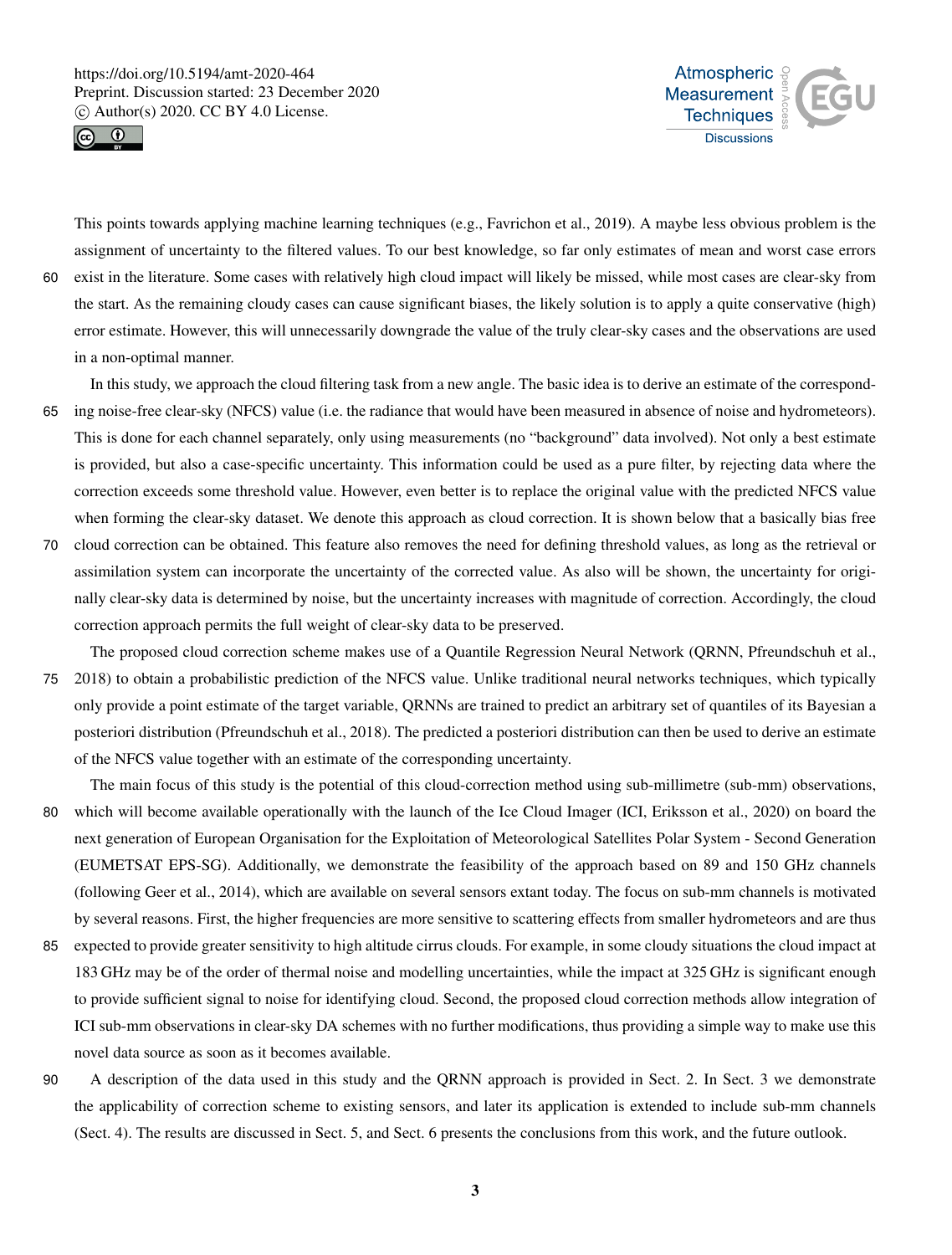



| Channel | Frequency<br>[GHz] | Bandwidth<br>[MHz] | $NE\Delta T$<br>[K] |
|---------|--------------------|--------------------|---------------------|
| 1       | 89.0               | 1500               | 1.0                 |
| 6       | $118.75 \pm 1.1$   | 200                | 1.6                 |
| 7       | $118.75 \pm 2.5$   | 200                | 1.6                 |
| 10      | 150.0              | 1500               | 1.0                 |
| 11      | $183.31 \pm 1.0$   | 500                | 1.0                 |
| 12      | $183.31 \pm 1.8$   | 700                | 1.0                 |
| 13      | $183.31 \pm 3.0$   | 1000               | 1.0                 |
| 14      | $183.31 \pm 4.5$   | 2000               | 1.0                 |
| 15      | $183.31 \pm 7.0$   | 2000               | 1.0                 |
|         |                    |                    |                     |

Table 1. Specifications of MWHS-2 channels relevant to this study.

# 2 Data and methods

## 2.1 Satellite Instruments

#### 95 2.1.1 MicroWave Humidity Sounder-2

The MicroWave Humidity Sounder 2 (MWHS-2) is an instrument on two current satellites in the FengYun-3 series, FY-3C and FY-3D. MWHS-2 is a cross track scanning microwave radiometer and measures 15 frequencies in the range 89– 191 GHz. 89 GHz and 150 GHz are window channels, five humidity sounding channels are centered around 183 GHz, and eight temperature sounding channels are centered on the 118 GHz oxygen absorption line. The five humidity sounding channels

100 are similar to ATMS. Observations from MWHS-2 are routinely assimilated in all-sky conditions at the European Centre for Medium-Range Weather Forecasts (ECMWF) with demonstrable positive impact on forecast performance (Duncan and Bormann, 2020). The channels relevant to this study are described in Table 1.

For this study, MWHS-2 simulations were sourced from the operational ECMWF assimilation system.

## 2.1.2 Ice Cloud Imager

- 105 The ICI is a new instrument on board EPS-SG satellite MetOp-SG (Meteorological Operational Second Generation). MetOp-SG is scheduled for launch in 2024, and it will make ICI the first operational sensor observing Earth using sub-mm wavelengths. The main objective of ICI is to use high frequency channels for measuring ice cloud properties, and improve the representation of ice clouds in regional and global NWP models. ICI is a conically scanning radiometer that will measure 13 frequencies from 183 GHz up to 664 GHz. Among all available channels, 183 GHz, 325 GHz and 448 GHz, will measure vertical polarization;
- 110 while other channels around 243 GHz and 664 GHz are "window channels" and will measure both vertical and horizontal po-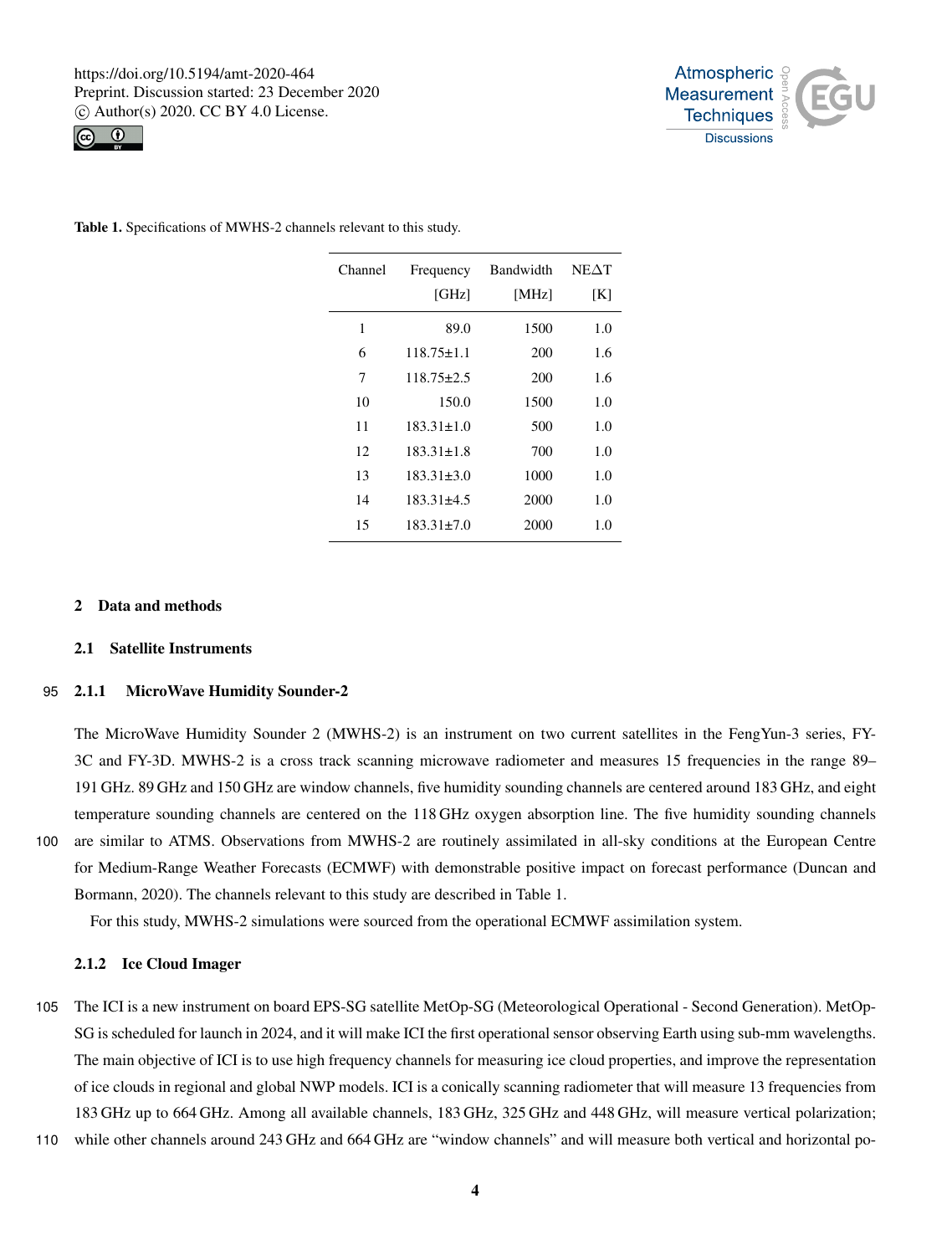



Table 2. Specifications of ICI channels relevant to this study.

| Channel          | Frequency        | <b>Bandwidth</b> | $NE\Delta T$ |
|------------------|------------------|------------------|--------------|
|                  | [GHz]            | [MHz]            | [K]          |
| 11V              | $183.31 + 7.0$   | 2000             | 0.8          |
| I <sub>2</sub> V | $183.31 + 3.4$   | 1500             | 0.8          |
| 13V              | $183.31 + 2.0$   | 1500             | 0.8          |
| 15V              | $325.15 + 9.5$   | 3000             | 1.2          |
| I6V              | $325.15 \pm 3.5$ | 2400             | 1.3          |
| I6V              | $325.15 + 1.5$   | 1600             | 1.5          |
| I8V              | $448.00 + 7.2$   | 3000             | 1.4          |
| <b>I9V</b>       | $448.00 + 3.0$   | 2000             | 1.6          |
| 110V             | $448.00 + 1.4$   | 1200             | 2.0          |
| 111V             | $664.00 + 4.2$   | 500              | 1.6          |

larization. The instrument will observe Earth from a mean altitude of 832 km with the sensor viewing angle  $44.767$  (measured from nadir). For all the channels, the mean footprint size is about 15 km, but the exact geo-location of samples differs. Therefore, a simultaneous utilization of data from different channels shall require remapping to a common footprint (Eriksson et al., 2020).

115 For this study, we conducted the forward simulations of the channels around: 183 GHz, 325 GHz, 448 GHz and 664 GHz (Table 2). For brevity, we assume that all simulations are mapped to a common footprint.

## 2.1.3 Small Microwave Satellite

The Small Microwave Satellite (SMS) is a hypothetical satellite which we introduce to represent the type of sensors currently being considered for future small missions carrying a single instrument. We assume it to be a single across-track scanning 120 microwave radiometer. In this study, we assume five 183 GHz channels and four 325 GHz channels, and just ignore if the

mission has additional channels at lower frequencies or not. A brief summary of the channel specifications assumed is provided in Table 3.

# 2.2 Simulations

MWHS-2 simulated radiances during the period June–July 2020 are sourced from ECMWF. In the current version of the 125 ECMWF Integrated Forecasting System (IFS), cycle 47R1 (IFS, 2020), clear-sky and all-sky radiative transfer are performed simultaneously for monitoring purposes, despite all humidity sounders being assimilated via all-sky exclusively. These side by side radiative transfer calculations on a large variety of model scenes provides an ideal dataset for comparing radiances with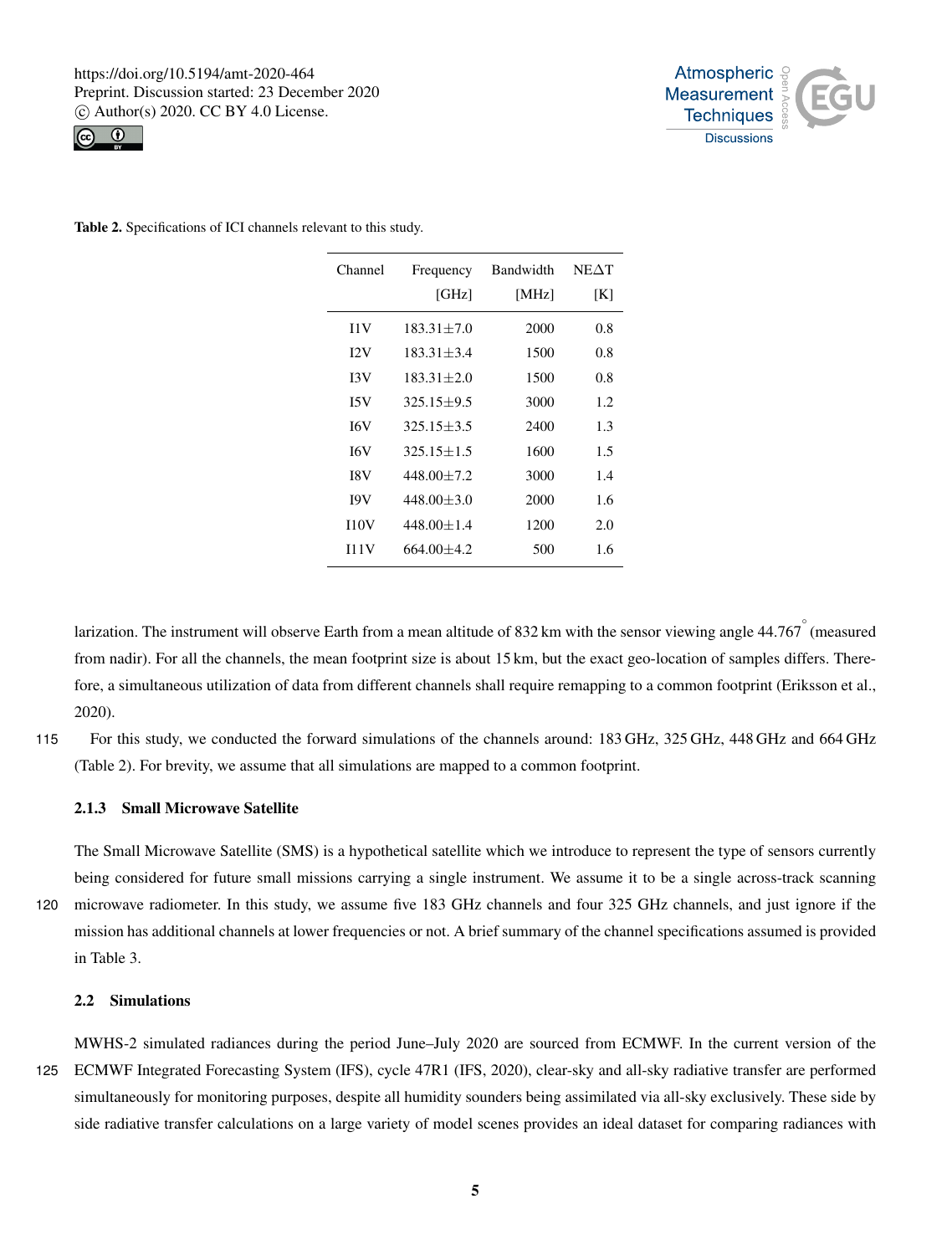



| Table 3. Specifications of SMS channels. |  |  |
|------------------------------------------|--|--|
|------------------------------------------|--|--|

| Channel | Frequency       | <b>Bandwidth</b> | $NE\Delta T$ |
|---------|-----------------|------------------|--------------|
|         | [GHz]           | [MHz]            | [K]          |
| SMS-1   | 176.31          | 2000             | 0.45         |
| $SMS-2$ | 178.81          | 2000             | 0.45         |
| $SMS-3$ | 180.31          | 1000             | 0.64         |
| SMS-4   | 181.51          | 1000             | 0.64         |
| $SMS-5$ | 182.31          | 500              | 0.88         |
| SMS-6   | $325.15 + 6.60$ | 2800             | 0.60         |
| SMS-7   | $325.15 + 4.10$ | 1800             | 0.75         |
| SMS-8   | $325.15 + 2.40$ | 1200             | 0.92         |
| SMS-9   | $325.15 + 1.20$ | 800              | 1.12         |

and without cloud effects. Out of all the available observations during the period, we use data for the latitudinal range:  $60°$  S to 60 $\degree$  N and satellite zenith angle, less than 7.5 $\degree$ . With this filter, we have approximately 290 000 cases.

130 ICI and SMS frequencies are simulated with Atmospheric Radiative Transfer Simulator (ARTS, Buehler et al., 2018). For the forward simulations, Cloud Satellite (Cloudsat, Stephens et al., 2002) profiles during August 2015 are randomly selected. The input data are restricted between  $60°S$  to  $60°N$ , and surface is below 500 m. Both clear-sky and all-sky scenarios are simulated. The complete simulation setup is described in Appendix A. For ICI and SMS, 220 000 and 143 000 cases are simulated, respectively. For SMS, sensor viewing angles from  $0^{\circ}$ S to  $45^{\circ}$ N are simulated, but the results described in this 135 study are based on nadir viewing angle. Simulations for all three sensors are noise free, so to incorporate the measurement uncertainties, whenever needed, Gaussian noise is added according to the channel NE∆T (Table 1 – Table 3).

The simulations are split into training and testing datasets. The training dataset is used to train the machine learning model, while the testing dataset is used to evaluate the trained model. The construction and details of the model are described in Sect. 2.3. For MWHS-2, 220 000 simulations are randomly selected as training dataset, while 70 000 are used for testing. For 140 ICI, 175 000 cases are randomly picked to form the training set. The remaining 45 000 are used for testing. A smaller database

is selected for SMS. 120 000 simulations are used for training and the remaining 23 000 for testing.

# 2.3 Quantile regression neural networks

The task that we aim to solve in this study is to predict the NFCS brightness temperature  $y<sub>NFCS</sub>$  at a given 183 GHz channel from a vector of all-sky observations y. Since the information-content of the cloud-contaminated observations is certainly too low 145 to solve this problem exactly, a probabilistic formulation is appropriate here. The aim thus becomes to predict the conditional distribution  $p(y_{\text{NFCS}}|y)$  of the NFCS brightness temperatures  $y_{\text{NFCS}}$  given the cloud-contaminated observations y.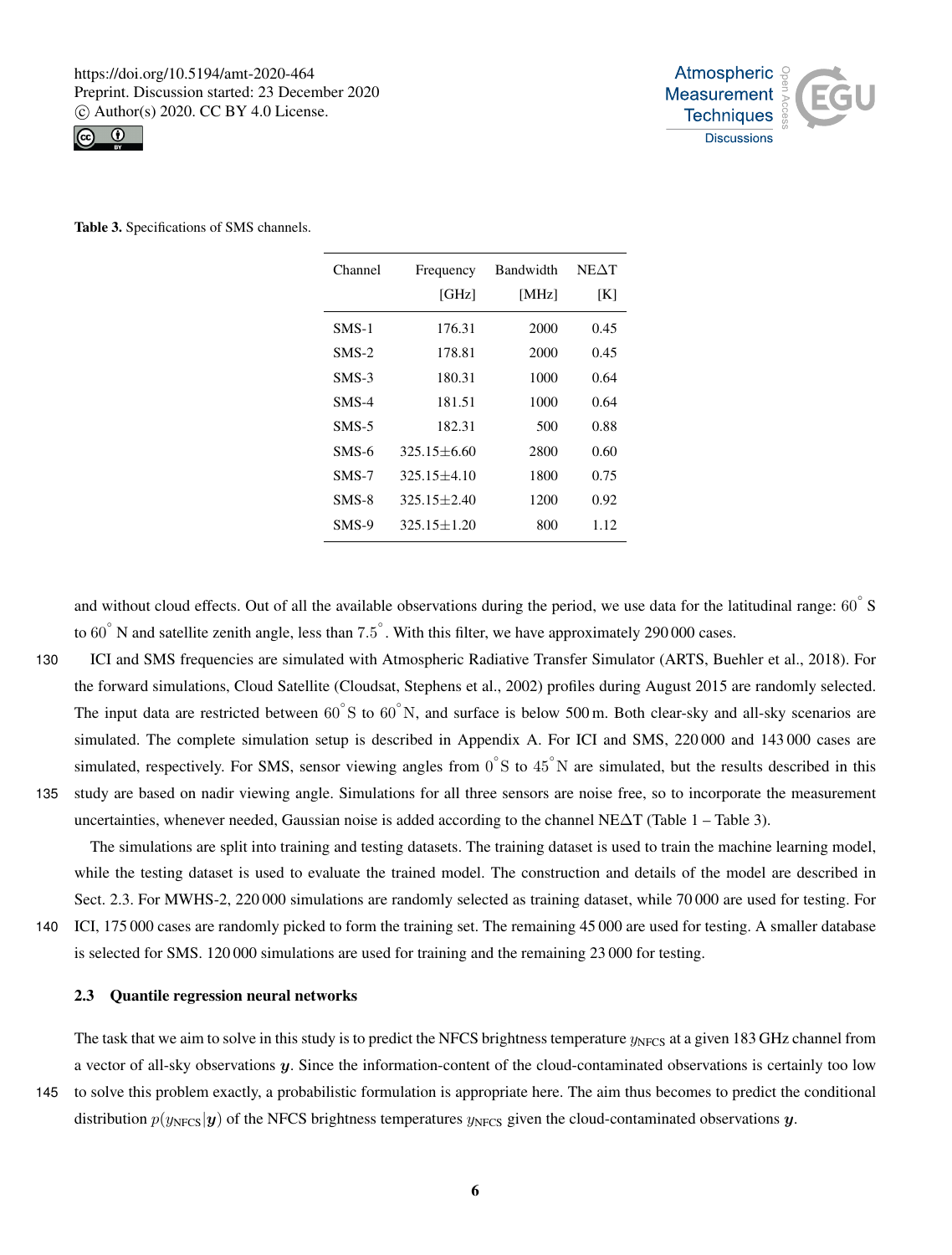

 $\epsilon$ 



As has been shown in Pfreundschuh et al. (2018), QRNNs can be used to solve these type of problems. Instead of a point prediction, the QRNN is trained to predict a vector of quantiles of the distribution of the target variable conditional on the network input. Using these predicted quantiles, the cumulative distribution function (CDF) of the target variable can be esti-150 mated. QRNNs thus not only allow to predict a value  $y<sub>NFCS</sub>$  for the corrected brightness temperatures but also to estimate the uncertainty of the correction.

For this application, the predicted percentiles are chosen to be  $0.2\%, 3\%, 16\%, 50\%, 85\%, 97\%$  and  $99.8\%$ . For a Gaussian distribution with mean  $\mu$  and standard deviation  $\sigma$ , these quantiles approximately correspond to  $\mu - 3\sigma$ ,  $\mu - 2\sigma$ ,  $\mu - \sigma$ ,  $\mu$ ,  $\mu$  +  $\sigma, \mu + 2\sigma, \mu + 3\sigma$  and thus allows estimation of the  $\pm 1, \pm 2$  and  $\pm 3\sigma$  confidence intervals.

155 QRNN's are trained to minimize the mean of the sum of the quantile loss functions,

$$
\mathcal{L}_{\tau}(y_{\tau}, y) = \begin{cases} \tau |y - y_{\tau}|, & y_{\tau} < y \\ (1 - \tau) |y_{\tau} - y|, & \text{otherwise} \end{cases}
$$
(1)

for all selected quantile fractions  $\tau$ , where  $y_\tau$  is the predicted quantile and y the reference value from the training or test data. The quantile loss is also used in this study as a performance criterion for the tuning of the hyper-parameters of the QRNN (see Appendix B). In addition to the quantile loss, also the Continuously Ranked Probability Score (CRPS) is considered. Given a 160 predicted CDF  $F$  and the reference value  $y$ , the CRPS is defined as

$$
CRPS(F, y) = \int_{-\infty}^{\infty} \left( F(y') - y \right)^2 dy'.
$$
 (2)

To compute the CRPS for a prediction from a QRNN, the predicted quantiles are used to derive a piece-wise linear approximation of the CDF of the predicted distribution. Note that CRPS is only used to evaluate hyper-parameter tuning.

The implementation of QRNN is similar to the one described in Pfreundschuh et al. (2018), except that this version uses 165 PyTorch (Paszke et al., 2017) instead of Keras (Chollet et al., 2015) to implement the underlying neural network. The implementation is available as a part of version of the Typhon software package (Lemke et al., 2020). The major challenge for implementing QRNN for the current application was to select high performing neural network architecture. This was obtained through grid search over different hyper-parameter configurations. The details are described in Appendix B.

# 2.3.1 QRNN model configurations

- 170 In the study, two QRNN configurations are formulated for cloud-correction. The basic construction of both is that a separate network is trained for each 183 GHz channel to correct, using certain input data. The input data is all-sky brightness temperatures from selected input channels and/or additional data like land/sea mask. The output in both configurations is the posterior distribution of  $y<sub>NFCS</sub>$  for the target 183 GHz channel. The two configurations differ only by the number of input 183 GHz channels used in the training process:
- 175 1. QRNN-single: In this configuration, the training input comprises of all-sky brightness temperatures from the target 183 GHz channel and other channels. Additional data is included, if relevant. No other 183 GHz channel is included.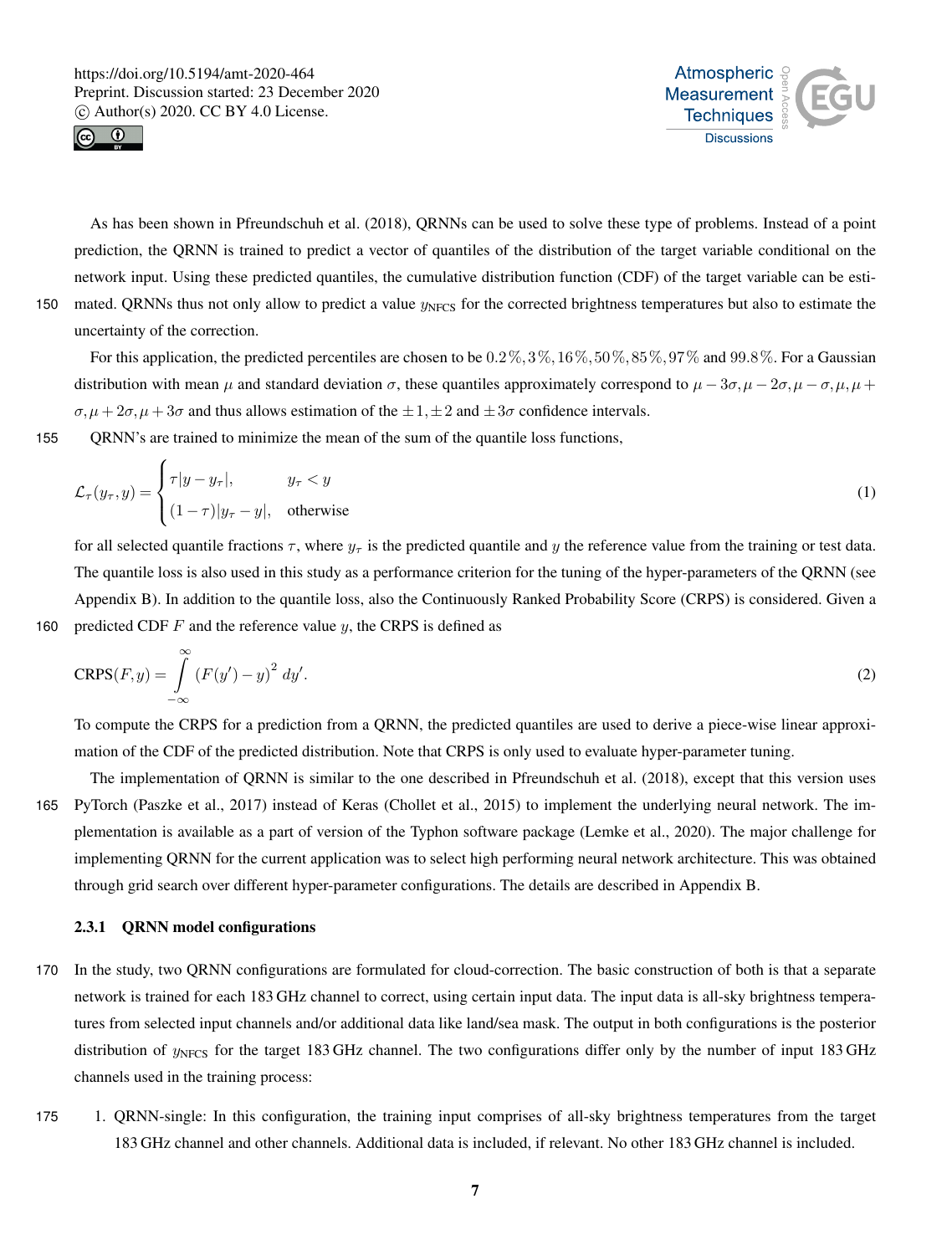





**Figure 1.** Examples showing the predicted quantiles of the conditional distribution of  $y_{NFCS}$ 

2. QRNN-all: Same as QRNN-single, but all available 183 GHz channels are included.

For all three sensors described in this study, one or both of the above QRNN configurations are used. The selection of input channels is sensor dependent, and is described in detail when introduced later.

## 180 2.4 Evaluation metrics

QRNN predictions are posterior probability distribution of  $y<sub>NFCS</sub>$  described over the chosen quantiles. In order to facilitate the interpretation of results, examples of QRNN outputs are shown in Fig. 1. These examples illustrate the predicted quantiles for three different cases. The quantiles provide a quantification of the prediction uncertainty through a probabilistic upper and lower bound for each case. This is in contrast with other conventional correction/filtering methods, which give out only point 185 estimates. However, for most applications only a single point estimate is required. In Bayesian analysis, usually the posterior mean or posterior median are selected as point estimates. In this study, we chose the posterior median as the best estimate for  $y_{NFCS}$ . To analyse the ability of QRNN in correctly predicting the point estimate, deviation of the median value from the corresponding true value ( $y_{\text{NFCS}}^{\circ}$ ) is evaluated using common performance indicators like bias, mean absolute error (MAE) and standard deviation (STD). The asymmetry of error distributions around their mean is also calculated through the measure of 190 skewness. For a univariate dataset of length  $N$ , the Fisher-Pearson coefficient of skewness is defined as:

$$
g_1 = \frac{\sqrt{N(N-1)}}{N-2} \frac{\sum_{i=1}^{N} (Y_i - \bar{Y})^3 / N}{\sigma^3},\tag{3}
$$

where  $\bar{Y}$  and  $\sigma$  are mean and standard deviation of the deviations, respectively.

For probabilistic predictions, accuracy of the point estimate is inadequate to gauge the complete performance. In a successful QRNN training, QRNN learns to predict not only an accurate point estimate but also the correct underlying uncertainty. An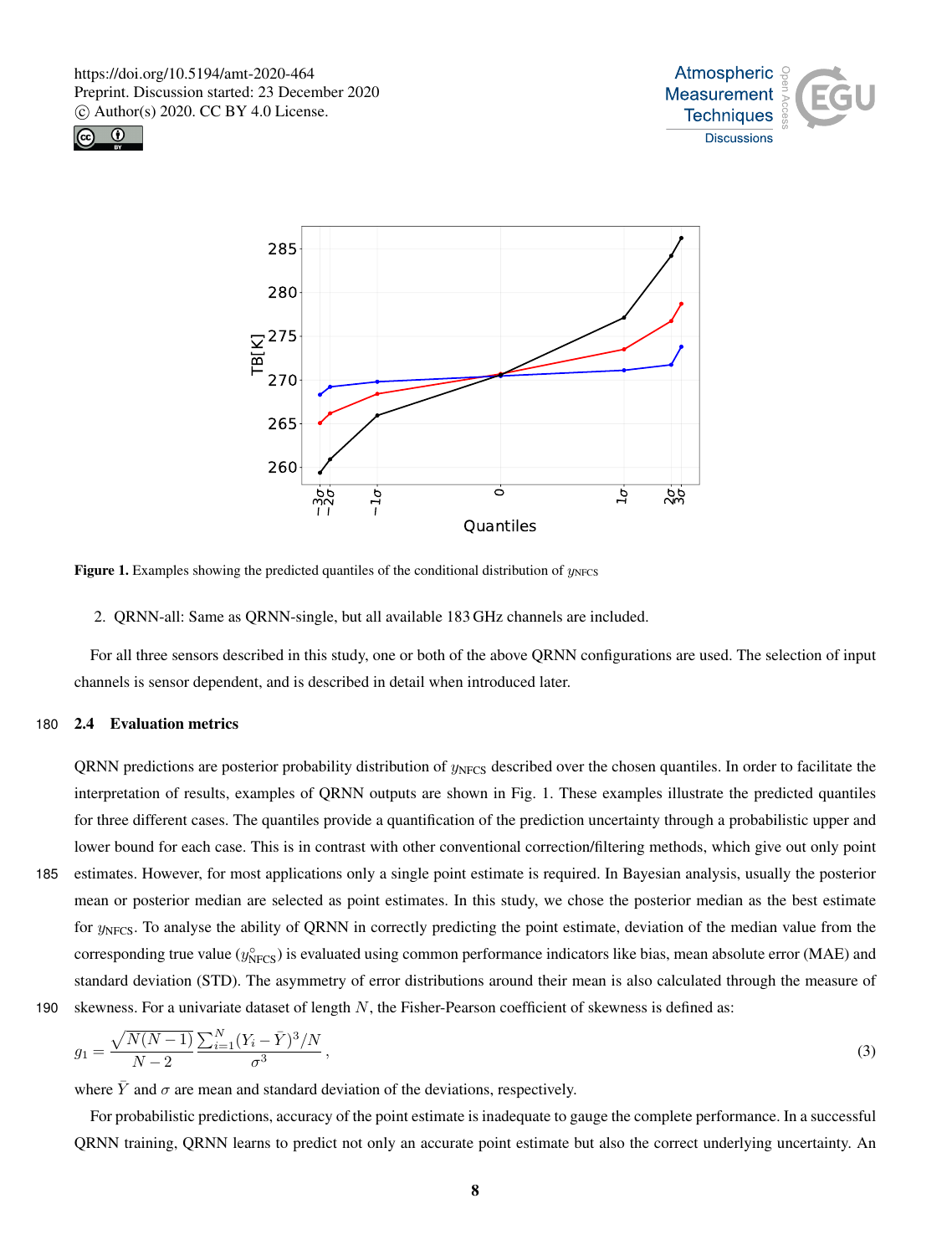



- 195 ideal QRNN output should be sharp or in other words, all predicted quantiles should be concentrated in the vicinity of the point estimate. Nevertheless, the predicted posterior distribution should also be well calibrated, that is, the predicted distribution should reflect actually observed frequencies. A straightforward way to compare the two distributions is to plot the frequency of predictions and frequency of the true value in different prediction intervals. This is also commonly known as calibration plot. In a well-calibrated QRNN model, the calibration plot should follow the straight line  $y = x$ . Another way to assess how well 200 the predicted posterior distribution reflects the observed errors is to compare the predicted and observed errors. The predicted
- error is the deviation of a random sample drawn from the posterior distribution to its median. In this study, we analyse both the calibration plot and the predicted errors to assess the correctness of predicted uncertainties.

All evaluation results except hyper-parameter tuning, described in the study, have been made on the test dataset. The hyperparameter tuning is made on the validation dataset (see Appendix B). The validation dataset is a separate part of the training 205 dataset which is held back during the training.

## 3 Correcting cloud affected data in MWHS-2

In this section, we introduce the QRNN based cloud correction in the context of current operational sensors. We use MWHS-2 to demonstrate the results. The choice is motivated by the fact that MWHS-2 has five complementary 183 GHz channels, along with additional 118 GHz channels. In order to formulate and test the correction approach, multiple QRNN experiments are 210 performed for MWHS-2. However, for brevity we show the comparison of the comprehensive results only for channel 14. Later the optimal experiment is extended to other 183 GHz channels. A brief comparison of the results is also made against

existing cloud filtering methods. Further, the estimates of case-specific uncertainties obtained from QRNN are also evaluated.

# 3.1 Experiments

For MWHS-2, multiple experiments using both QRNN configurations are performed. With these we aim to delve into the 215 sensitivity of the method to different input channels:

- 1. In the first experiment, we examine the performance of QRNN cloud correction with MWHS-2 window channels: 89 and 150 GHz. In ECMWF NWP system, the differences between the observations of these two window channels are used to identify the cloud affected data for humidity sounding channels (Geer et al., 2014). To investigate the potential impact of these two window channels in QRNN based cloud correction, the configuration QRNN-single is applied. The 220 training inputs include all-sky brightness temperatures from target 183 GHz channel, 89 GHz and 150 GHz. Both 89 and 150 GHz are window channels so the land sea mask is also included as a training input. For example, for channel 14, the training inputs are all-sky brightness temperatures from channels 14, 1, 10 and land/sea mask. This combination is referred as 89+150 GHz in the text.
- 2. In the second experiment, we explore if few of low peaking channels of 118 GHz could have any potential in 225 cloud correction. To explore their impact, QRNN-single is trained with data from target 183 GHz, 89 GHz, 150 GHz,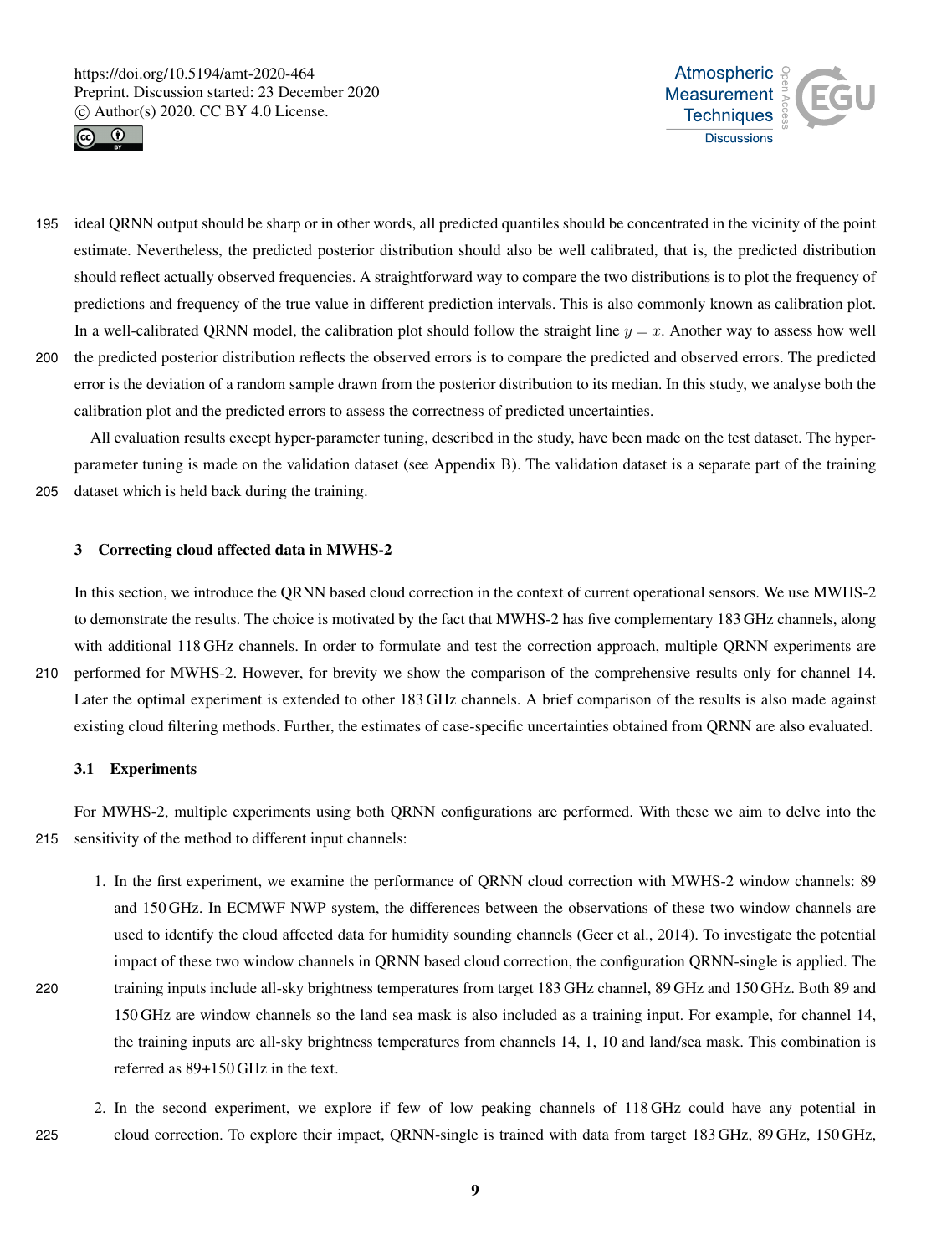





Figure 2. The distribution of point estimates ("Predicted") obtained from QRNN-single 89+150 GHz for MWHS-2 channel 14. The corresponding distributions for all-sky and clear-sky simulations are also shown.

118.75±1.1 GHz (channel 6), 118.75±2.5 GHz (channel 7) and land/sea mask. This combination is denoted as 89+150+118 GHz.

- 3. The third experiment is designed to assess the exclusive impact of 150 GHz in cloud correction. This experiment is motivated by the fact that hydrometeor impact at 150 GHz is strongest as compared to 89 GHz and other 118 GHz channels; 230 and is less affected by surface emissivity. In this experiment, QRNN-single is trained with brightness temperatures from 150 GHz along with the target channel and land/sea mask.
- 4. The fourth experiment is based on the configuration QRNN-all. In this experiment, we use 89 and 150 GHz channels along with all 183 GHz channels to train QRNN. The use of 183 GHz channels for "self" cloud filtering has been studied by Buehler et al. (2007). They show that brightness temperatures between outer and inner humidity channels can be used 235 as a criterion for cloud filtering. With QRNN-all, we investigate if additional humidity channels in the training process can improve the performance. Note that though the training inputs are same for each 183 GHz channel, the output is the target 183 GHz channel; thus each channel still needs to be trained separately. Land/sea mask is also included in the training. This combination is denoted as 89+150+183 GHz.

# 3.2 Prediction accuracy

# 240 3.2.1 QRNN-single applied to MWHS-2 channel 14

Posterior distributions of  $y_{NFCS}$  obtained from experiment 89+150 GHz are similar to the ones shown in Fig. 1 and the distribution of point estimates is displayed in Fig. 2. The predicted values are able to correct most of the low brightness temperature cases, and overall a good match with the NFCS simulations is observed. However, QRNN is unable to predict the lowest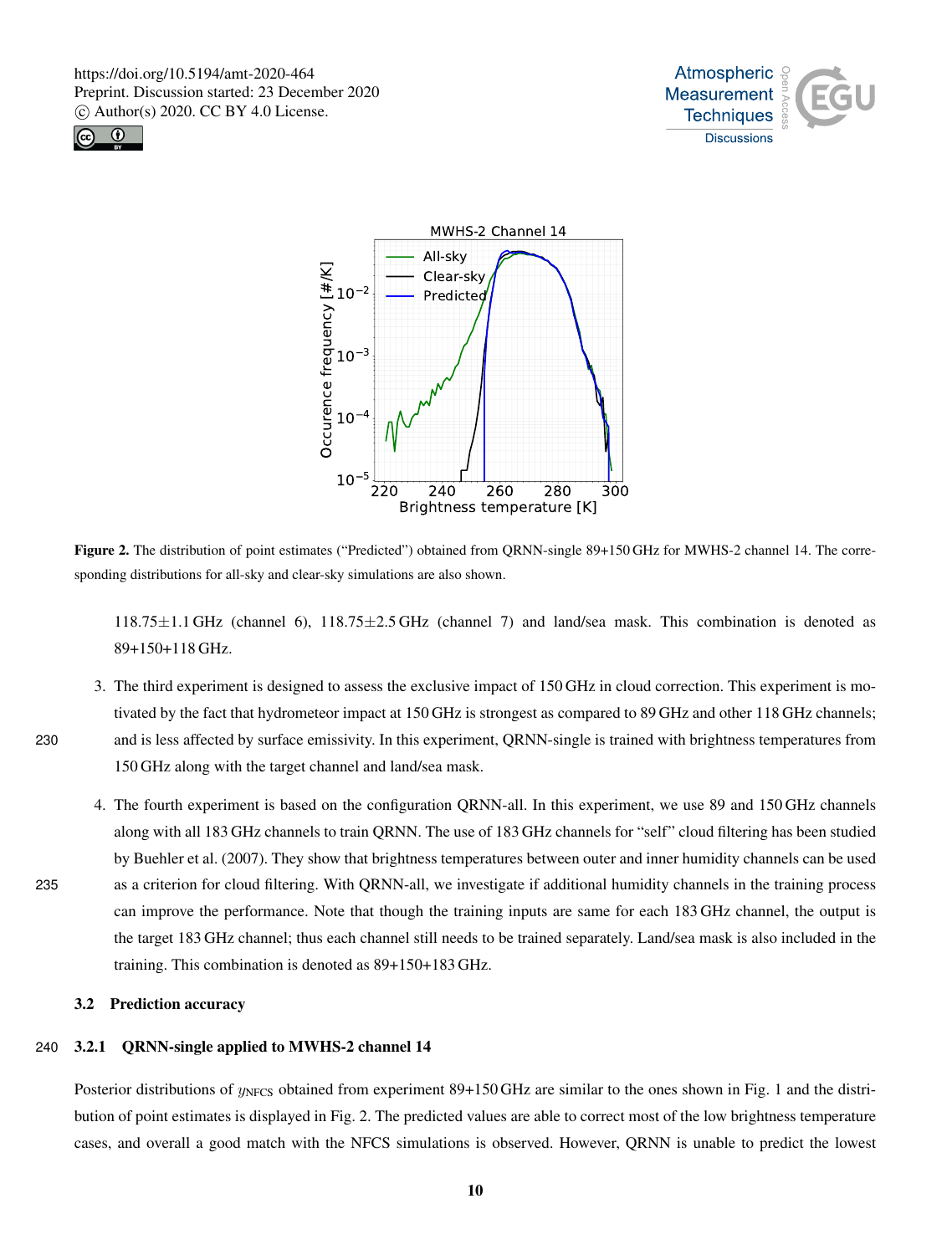





Figure 3. The error distribution for deviations of point estimates from NFCS simulations. The results are from QRNN-single experiment 89+150 GHz and MWHS-2 channel 14. Noise is also plotted for reference. The label "All-sky" represents the all-sky simulations, "Predicted (All)" denotes the predicted point estimates. The error distribution achieved with scattering index (SI) filtering is also shown (Filtered (SI)).

Table 4. The error statistics for deviations of point estimates from NFCS simulations. Results are for different QRNN experiments for MWHS-2 channel 14 (see Sect. 3.1). The statistics for all-sky and clear-sky simulations are also provided. The label "All" denotes the entire dataset of predicted point estimates, while "Pred. (5 K)" refers to the predicted point estimates but where cases with cloud correction greater than 5 K are excluded. The last two columns show the statistics obtained after filtering cloudy cases according to scattering index (SI) and scheme by Buehler et al. (2007) (B183). Bias, MAE, STD are in K, skewness is dimensionless.

|             | <b>Simulations</b> |                          |                              | ORNN-single   |                          |                |                          | <b>ORNN-all</b> |                          | Pure filtering |         |             |
|-------------|--------------------|--------------------------|------------------------------|---------------|--------------------------|----------------|--------------------------|-----------------|--------------------------|----------------|---------|-------------|
|             | Clear-sky          | All-sky                  |                              | 89+150 GHz    |                          | 89+150+118 GHz |                          | 150 GHz         |                          | 89+150+183 GHz |         | <b>B183</b> |
|             |                    |                          | All                          | Pred. $(5 K)$ | All                      | Pred. $(5 K)$  | All                      | Pred. $(5 K)$   | All                      | Pred. $(5 K)$  |         |             |
| <b>Bias</b> | 0.00               | $-0.84$                  | $-0.10$                      | $-0.09$       | $-0.05$                  | $-0.04$        | $-0.11$                  | $-0.10$         | $-0.10$                  | $-0.09$        | 0.24    | $-0.52$     |
| <b>MAE</b>  | 0.80               | 1.45                     | 0.89                         | 0.87          | 0.90                     | 0.88           | 0.90                     | 0.88            | 0.62                     | 0.60           | 0.92    | 1.15        |
| <b>STD</b>  | 1.00               | 3.73                     | 1.20                         | 1.16          | 1.21                     | 1.16           | 1.22                     | 1.18            | 0.91                     | 0.85           | 1.26    | 1.86        |
| Skewness    | $-0.02$            | $-12.72$                 | $-1.17$                      | $-1.00$       | $-1.06$                  | $-0.90$        | $-1.16$                  | $-1.04$         | $-1.78$                  | $-1.71$        | $-1.95$ | $-3.45$     |
| Rejection   |                    | $\overline{\phantom{0}}$ | $\qquad \qquad \blacksquare$ | $3.3\%$       | $\overline{\phantom{a}}$ | $3.4\%$        | $\overline{\phantom{a}}$ | $3.2\%$         | $\overline{\phantom{a}}$ | $3.3\%$        | 28.8%   | $3.5\%$     |

clear-sky brightness temperatures, and cases with brightness temperatures around 260 K, occur too frequently. The deviations

245 of point estimates from NFCS simulations are shown in Fig. 3. The large negative deviations are removed (blue curve), but residual cloud impact is evident in the negative tail. Most of these residual cases have departures less than 10 K. The appearance of a small positive tail also indicates overestimation in few cases. The corresponding error statistics (see Sect. 2.4) are provided in Table 4. In the uncorrected all-sky simulations, the negative departures due to cloud impact lead to a large negative skewness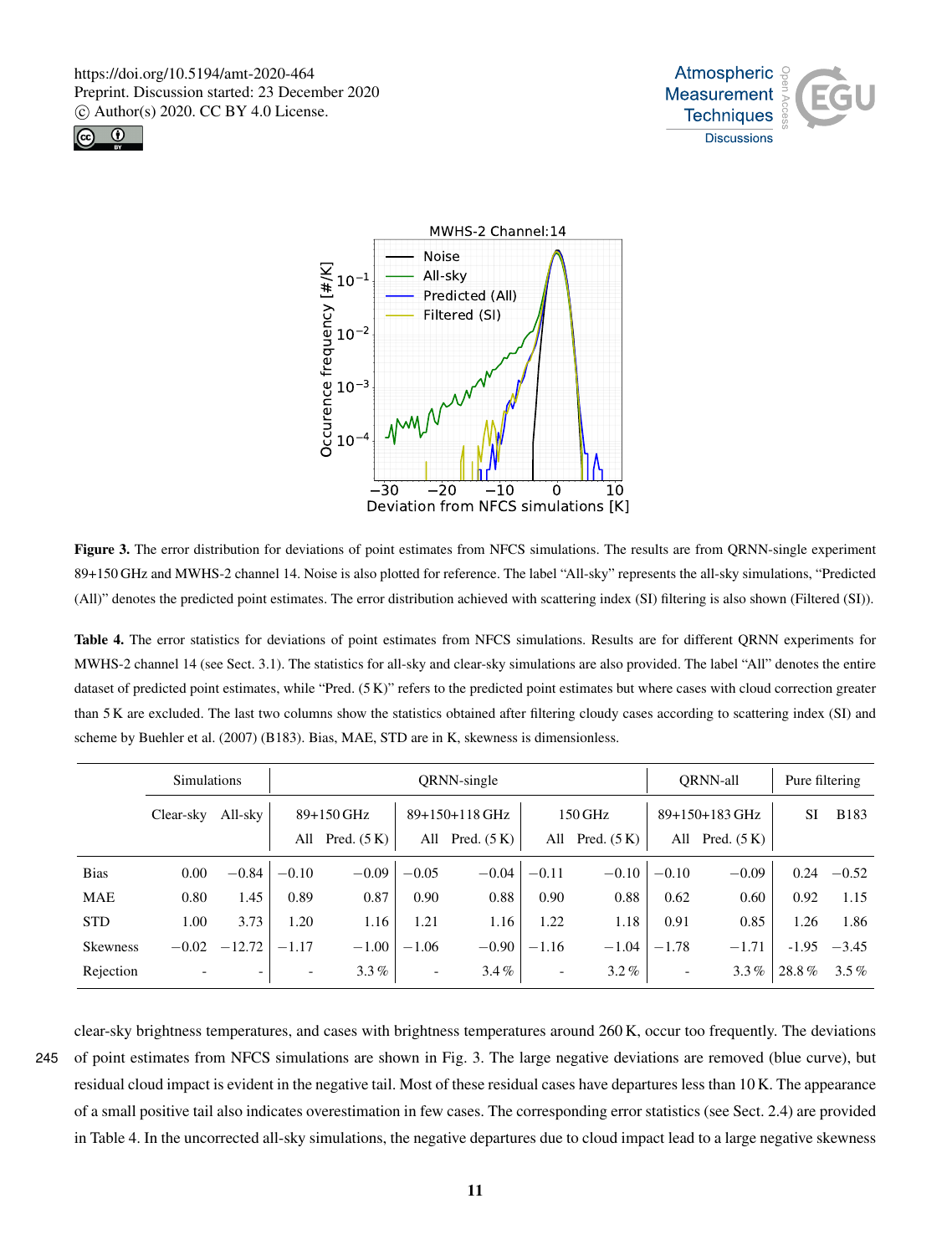



(−12.72) and high bias (−0.84 K). QRNN trained with 89 and 150 GHz successfully corrects a major portion of the cloud <sup>250</sup> affected cases, and the bias is reduced to −0.10 K. However, negative skewness indicates presence of uncorrected departures. Including 118 GHz in the training gives a small improvement compared to 89+150 GHz alone. The error distribution has lower bias and is more symmetric, but the MAE and standard deviation remain unaltered. This indicates that the information from 118 GHz channels can be beneficial in predicting few cases correctly, but the overall performance is not exceptionally different from 89+150 GHz. Similar is the case with using only 150 GHz—the differences between the three experiments are negligible. 255 Further, we investigate whether filtering the predictions with low accuracy could help in improving the error distributions. For filtering such cases, we assume that predictions with cloud correction greater than 5 K are associated with large deviations. In all three experiments, removing the cases with correction greater than 5 K removes around 3% of the data, but only a marginal positive impact on the accuracy is observed. The persistent negative skewness, even after filtering, indicates presence of cases with residual cloud impact. Such cases are most likely to be associated with low or medium cloud impact. Choosing

260 a lower threshold can help in removing more partially corrected cases but at the cost of rejecting clear-sky cases. Since QRNN gives out NFCS values, choosing an unusually low correction threshold can also classify noisy clear-sky cases as cloudy. For example, for 89+150 GHz, a threshold of 1.5 K rejects almost  $10\%$  of data, but the negative skewness is still not completely removed.

In spite the fact that QRNN only provides a partial cloud correction, the results for MWHS-2 channel 14 are better than 265 what we achieve with existing cloud filtering techniques like scattering index (SI) and the filtering scheme by Buehler et al. (2007), hereafter B183. SI uses the differences of brightness temperatures between 89 and 150 GHz to identify cloud affected data; whilst in B183, they recommend a viewing angle dependent brightness temperature threshold at  $183.31 \pm 1.00$  GHz and brightness temperature difference between  $183.31 \pm 3.00$  GHz and  $183.31 \pm 1.00$  GHz as a measure of cloud impact. The results obtained with SI and B183 are displayed in last two columns of Table 4. With SI threshold 5 K, more than 28 % of the data is 270 rejected, yet the resulting error distributions are poorer as compared to QRNN. The low bias and skewness values indicate that most of the high negative departures are removed, but cases with low cloud impact pass the filter as clear. Similar is the case with B183. Here only 3% of the data is filtered out but the overall statistics are worse than both QRNN and SI. The results from the two filters are not surprising as both are partial filters and aim at removing only cases with high ice content. The low hydrometeor impact cases remain unaltered.

275 The three experiments were also performed for the other four 183 GHz channels, and a similar performance was obtained (not shown). The positive effect of 118 GHz was slightly higher for MWHS-2 channel 15, but for others, no notable effect was observed. In view of negligible performance differences between the three experiments, we consider the combination 89+150 GHz to be optimal. The results for other channels with this experiment are provided in Sect. 3.2.3.

# 3.2.2 Comparison of QRNN-all and QRNN-single

280 To assess the differences between the capabilities of QRNN-all against QRNN-single, we compare the error statistics obtained for 89+150 GHz and 89+150+183 GHz for channel 14. Table 4 also shows the error statistics for the experiment QRNN-all. In comparison to QRNN-single, we obtain almost similar error bias with QRNN-all, but the MAE and standard deviation reduce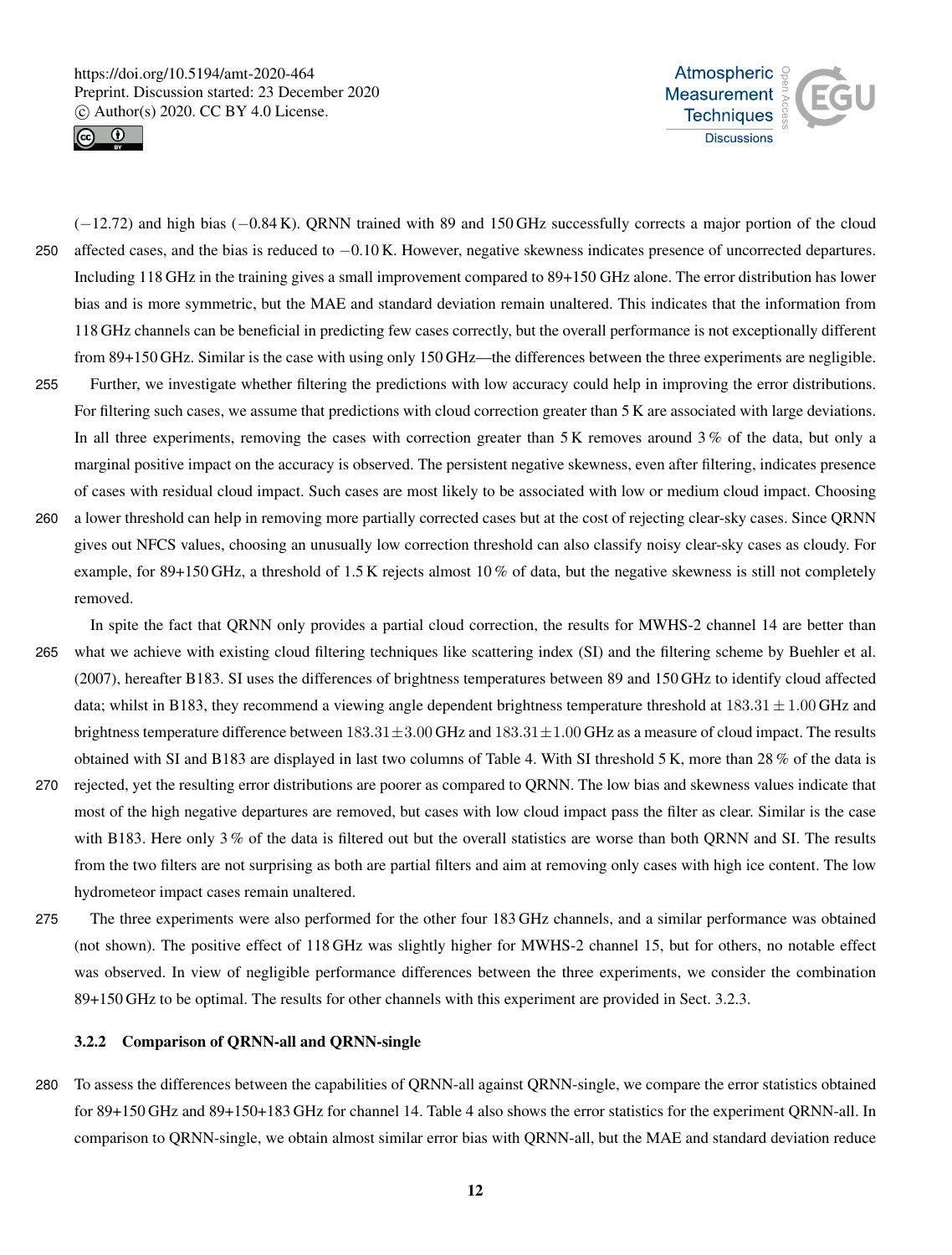





Figure 4. The triangular error correlation matrix obtained from (a) QRNN-single and (b) QRNN-all for MWHS-2. The label "Clear" represents cases with cloud impact less than 2 K.

by almost 30 % and 24 % respectively. However, the negative tail becomes more prominent. The low standard deviation, but strong negative tail indicates that the narrow spread is a consequence of correction of noise in clear-sky cases. Since a majority 285 of the cases are clear-sky, their impact dominates the whole statistics. In order to probe the positive effect of QRNN-all, we also estimate the errors for all cases with cloud correction greater than 5 K (table not shown). For such cases, QRNN-all has slightly better accuracy than QRNN-single. The bias in QRNN-all and standard deviation is −0.53 K and 1.93 K, respectively, in comparison to −0.61 K and 2.04 K as observed in QRNN-single. Thus, the concurrent use of all 183 GHz channels can provide additional information on cloud structures to QRNN.

- 290 Even though QRNN-all gives slightly better prediction accuracy, its inherent construction makes it crucial to examine the correlation between observed errors. Figure 4 illustrates the correlation matrix for both QRNN-all and QRNN-single. For clear cases, the observed errors (noise) in QRNN-single are uncorrelated between the five channels. However QRNN-all gives out highly correlated errors. The correlations are highest between adjacent channels, and drop out as the spacing between the channels increases. For cloudy cases, the observed errors obtained from QRNN-single are slightly correlated, but with 295 QRNN-all a very strong correlation is observed (not shown).
	-

# 3.2.3 QRNN-single applied to channel 11, 12, 13 and 15

In this section, we extend QRNN-single to predict  $y<sub>NFCS</sub>$  for MWHS-2 channels 11, 12, 13, and 15. The experiment QRNNsingle with combination 89+150 GHz is used and the results are displayed in Table 5.

For channel 11, the bias after correction is −0.12 K in comparison to 0.15 K in the all-sky simulations. The decrease in 300 bias is not significantly high, but the strong negative tail diminishes after correction, indicating removal of cases with large deviations. Nonetheless, the non-zero negative skewness also indicates presence of cases with residual cloud impact in the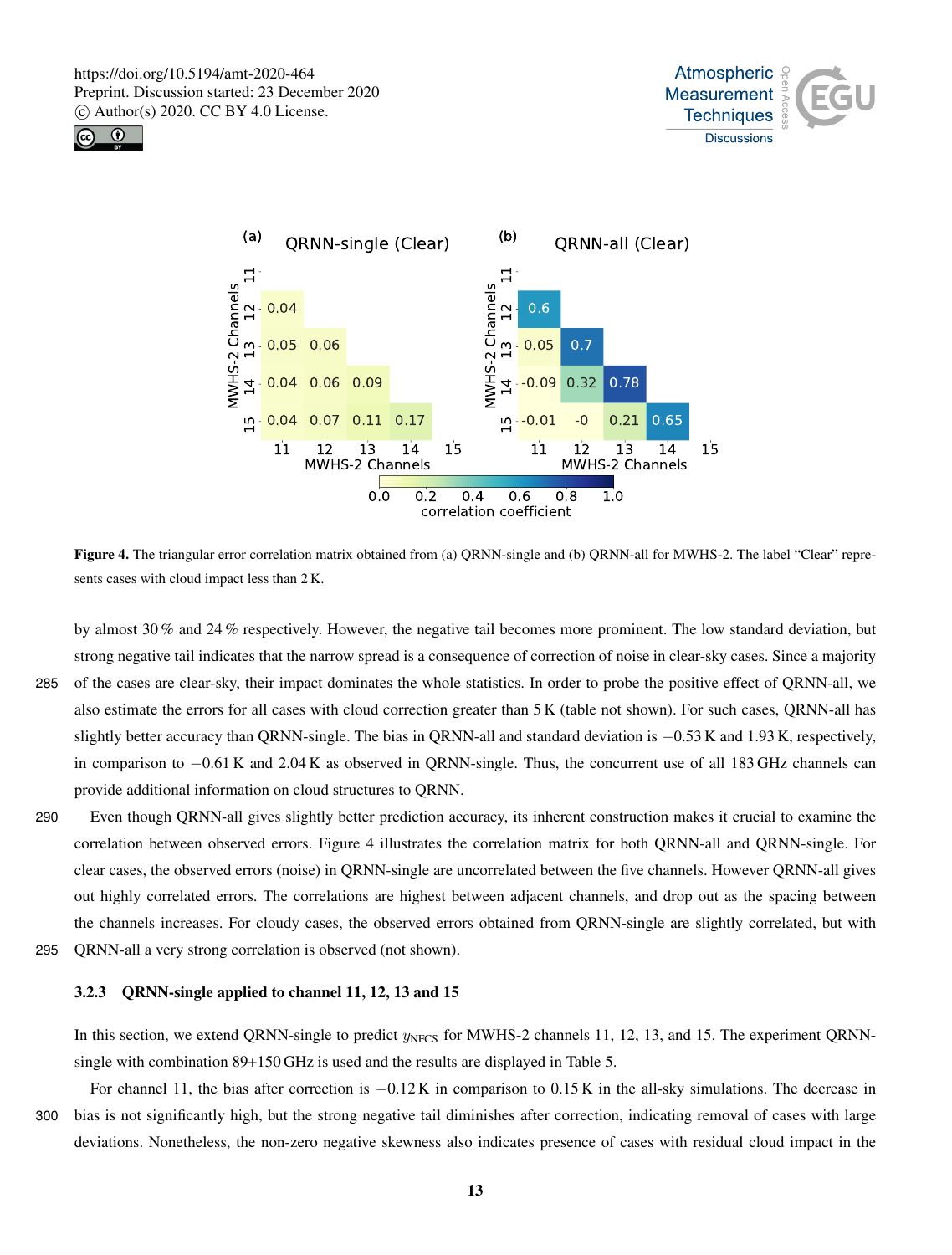



|            |                 | Simulations |                   |         | QRNN-single   | Pure filtering |           |
|------------|-----------------|-------------|-------------------|---------|---------------|----------------|-----------|
|            |                 | Clear-sky   | All-sky           |         | 89+150 GHz    | SI             | B183      |
|            |                 |             |                   | All     | Pred. $(5 K)$ |                |           |
| Channel 11 | <b>Bias</b>     | $-0.00$     | $-0.15$           | $-0.12$ | $-0.12$       | $-0.04$        | $-0.05$   |
|            | <b>MAE</b>      | 0.80        | 0.88              | 0.80    | 0.80          | 0.81           | 0.81      |
|            | <b>STD</b>      | 1.00        | 1.51              | 1.03    | 1.02          | 1.02           | 1.03      |
|            | <b>Skewness</b> | 0.01        | $-15.73$          | $-0.61$ | $-0.45$       | $-0.07$        | $-0.29$   |
|            | Rejection       |             |                   |         | $0.2\%$       | 28.8%          | 3.5%      |
| Channel 12 | <b>Bias</b>     | $-0.01$     | $-0.29$           | $-0.12$ | $-0.11$       | $-0.08$        | $-0.16$   |
|            | <b>MAE</b>      | 0.80        | 0.98              | 0.82    | 0.81          | 0.82           | 0.87      |
|            | <b>STD</b>      | 1.00        | 2.02              | 1.08    | 1.06          | 1.04           | 1.15      |
|            | <b>Skewness</b> | $\!-0.01$   | $-17.27$          | $-0.96$ | $-0.79$       | $-0.25$        | $-1.02$   |
|            | Rejection       |             |                   |         | $0.6\%$       | 28.8%          | 3.5%      |
| Channel 13 | Bias            | 0.00        | $-0.53$           | $-0.11$ | $-0.10$       | $-0.14$        | $-0.31$   |
|            | <b>MAE</b>      | 0.80        | 1.18              | 0.85    | 0.84          | 0.86           | 0.98      |
|            | <b>STD</b>      | 1.00        | 2.83              | 1.15    | 1.12          | 1.12           | 1.41      |
|            | <b>Skewness</b> | 0.01        | $-15.24$          | $-1.22$ | $-1.08$       | $-1.03$        | $-2.30$   |
|            | Rejection       |             |                   |         | $1.6\%$       | 28.8%          | $3.5\,\%$ |
| Channel 15 | <b>Bias</b>     | 0.00        | $-1.28$           | $-0.09$ | $-0.07$       | $-0.33$        | $-0.83$   |
|            | <b>MAE</b>      | 0.80        | 1.88              | 0.98    | 0.93          | 1.03           | 1.46      |
|            | <b>STD</b>      | 1.00        | 4.97              | 1.36    | 1.27          | 1.52           | 2.69      |
|            | <b>Skewness</b> | 0.00        | $-10.11$          | $-0.69$ | $-0.82$       | $-2.87$        | $-4.33$   |
|            | Rejection       |             | $\qquad \qquad -$ |         | $5.5\%$       | 28.8%          | 3.5%      |

Table 5. As Table 4, but for MWHS-2 channels 11, 12, 13, 15, and experiment QRNN-single 89+150 GHz.

corrected dataset. Filtering the cases with high cloud impact has only a marginal positive effect. A similar performance is evident for channel 12. Correction reduces the bias to  $-0.12$  K from  $-0.29$  K and standard deviation to 1.08 K from 2.02K. The MAE is approximately 16 % lower after correction, but still the negative skewness is not removed completely. For channel 305 13 and 15 also, a similar performance is seen. But in the latter, error distributions are more symmetric and have the largest spread as compared to other four channels. The effect of poor predictions is highest in channel 15 owing to its maximum

sensitivity to hydrometeor impact. A comparison with SI based filtering and B183 is displayed in last columns of Table 5. For channel 11 the performance of QRNN is comparable to both SI and B183. Similar is the case with channel 12 and channel 13, though the results from B183

310 are slightly poorer. The higher peaking channels are mostly transparent to hydrometeor impact, and the filtering schemes work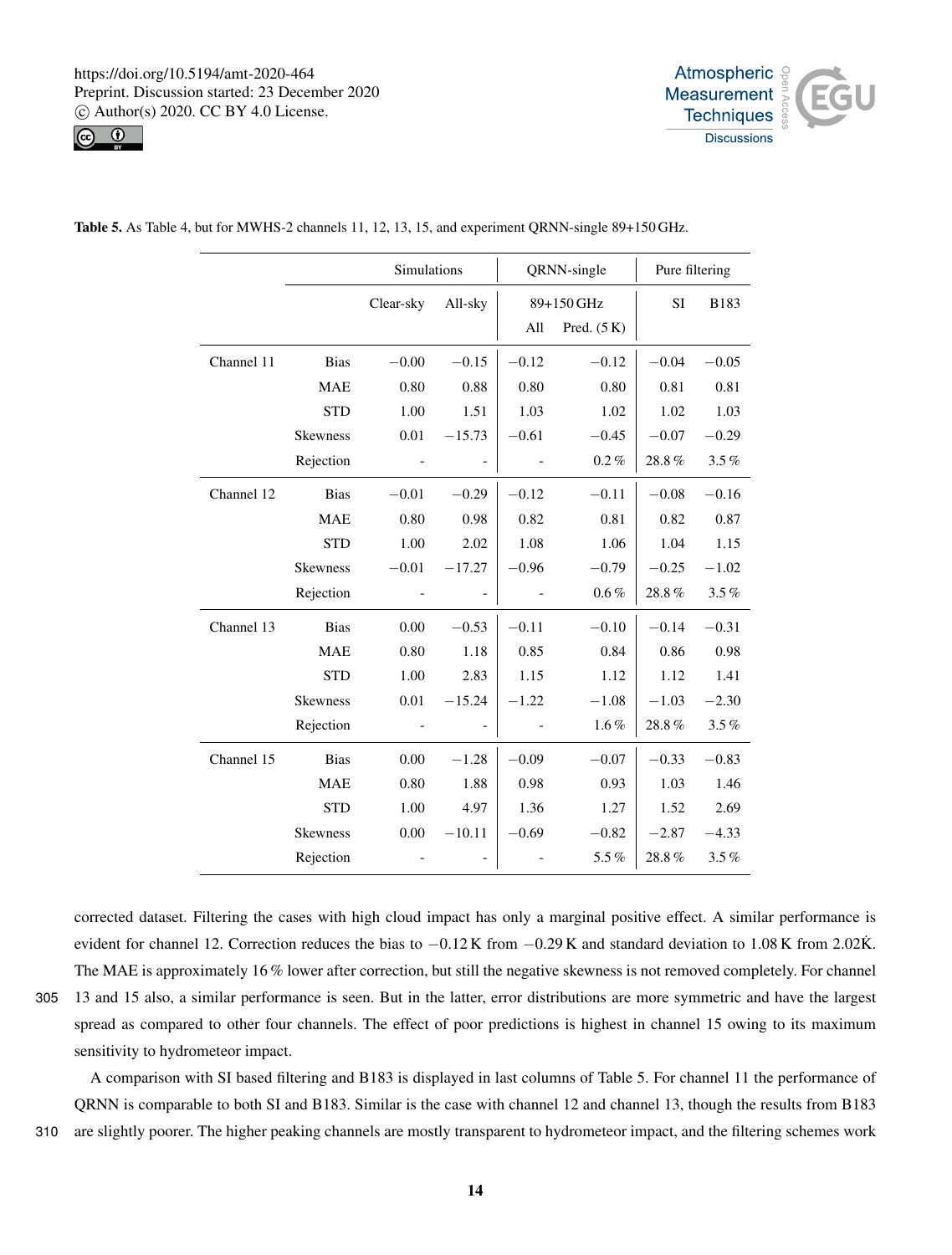





Figure 5. Examples of prediction uncertainties obtained from QRNN-single (89+150 GHz) for MWHS-2 channel 14. 1500 randomly selected cases are shown. The quantiles have been plotted at equidistant points. The blue line represents a Gaussian distribution with a standard deviation of 1.0 K. For each quantile, the sample variation is also shown as box plot.

well. The major caveat is the rejection of clear cases. With comparable accuracy, the fraction of rejection in SI is more than 28 % in comparison to only 3 % in B183. For channel, 15 the error statistics obtained with SI are slightly inferior in comparison to QRNN. The results with B183 are even worse. For all channels, the two filters succeed in removing the high ice cloud cases, but for lower peaking channels, the high negative skewness values indicate presence of cases with low cloud impact, which pass 315 the filter as "clear". Clearly the "one for all" approach of both filters is not adequate to cater for channel specific hydrometeor

impact.

#### 3.3 Prediction uncertainty

The quantiles given out by QRNN can be used to construct the probability distribution of the predictions in contrast to other correction approaches which give out only point estimates. Examples of the uncertainties given out by QRNN are shown in 320 Fig. 5. The spread of error distribution is asymmetric. The predictions over quantiles  $-3\sigma$ ,  $-2\sigma$  and  $-1\sigma$  are quite sharp and lie close to the median value. In contrast, the spread of predictions over quantiles  $1\sigma$ ,  $2\sigma$  and  $3\sigma$  is wider. The box plots indicate that cases with very high uncertainty occur infrequently. The highly uncertain predictions are mostly cloudy cases with low accuracy, but clear cases with high uncertainty could also be present. Also, all quantiles but  $3\sigma$ , follow the Gaussian distribution.

325 The calibration of the prediction intervals given out by QRNN is displayed in Fig. 6. We also analyse the calibration of the observational error model used for MWHS-2 in ECMWF NWP system (Lawrence et al., 2018). A gaussian error model is used to represent the distribution of the errors, and plotted under the label "SI". For the entire dataset, the predictions from QRNN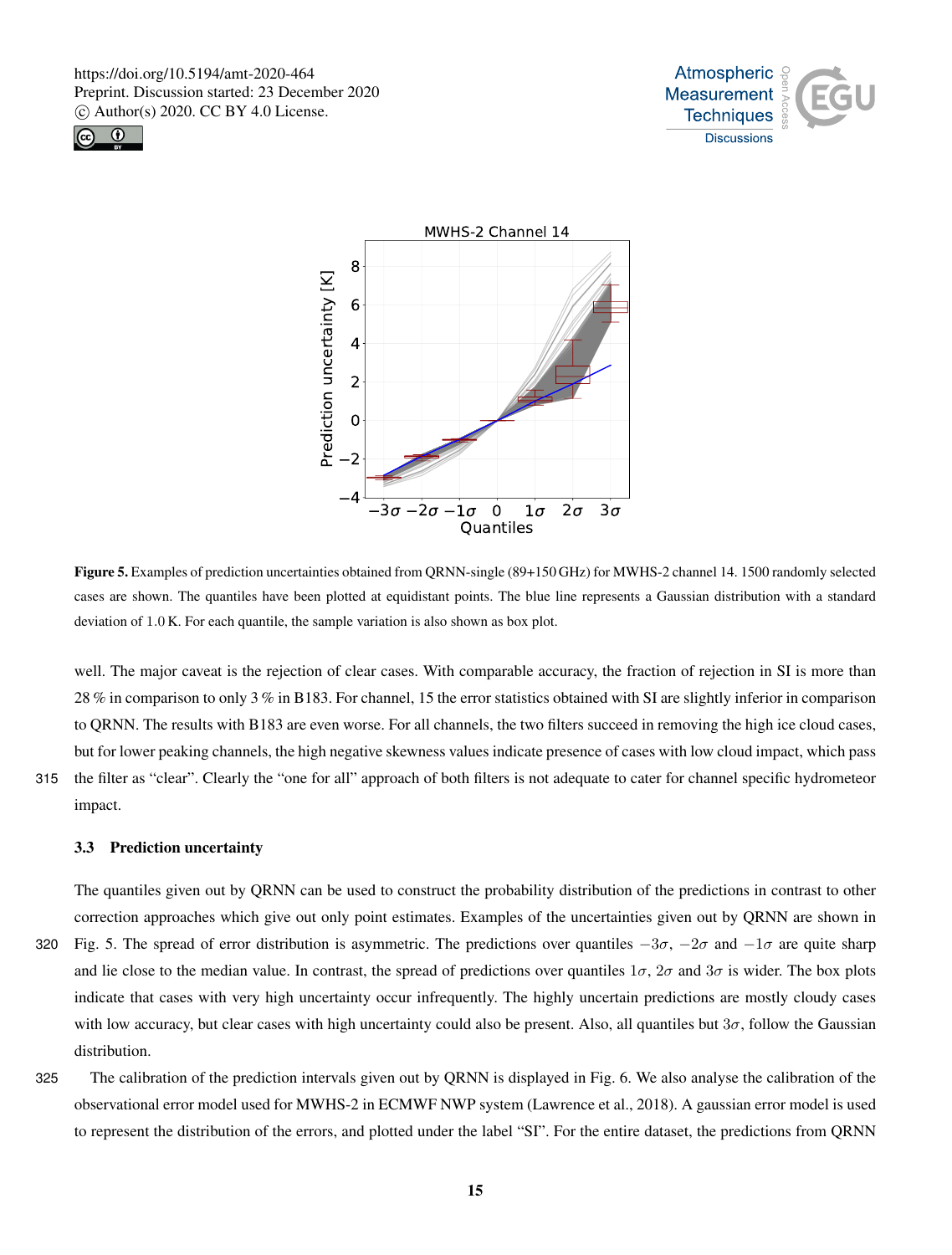





Figure 6. Calibration of the prediction intervals derived from QRNN-single (89+150 GHz) for MWHS-2 channel 14, and prediction intervals derived from Gaussian error model for ECMWF NWP system (SI). For the former, the calibration for both the entire predicted dataset and the subset with correction greater than 5 K are shown.



Figure 7. The distribution of predicted errors and observed errors obtained from QRNN-single (89+150 GHz) for MWHS-2 channel 14. The predicted errors are estimated as deviation of random samples from a posteriori distribution to corresponding median values.

follow the  $y = x$  line, i.e. the predicted uncertainties are perfectly calibrated with the errors observed on the test data. However for the cases with correction greater than 5 K, the distribution is poorly calibrated, and the curve lies below the  $y = x$  line, 330 indicating that the prediction intervals are too narrow. This is in agreement with the wider spread of uncertainties for cases with low accuracy (Fig. 5). However, such cases form less than 6 % of the dataset. On the other hand, the calibration of ECMWF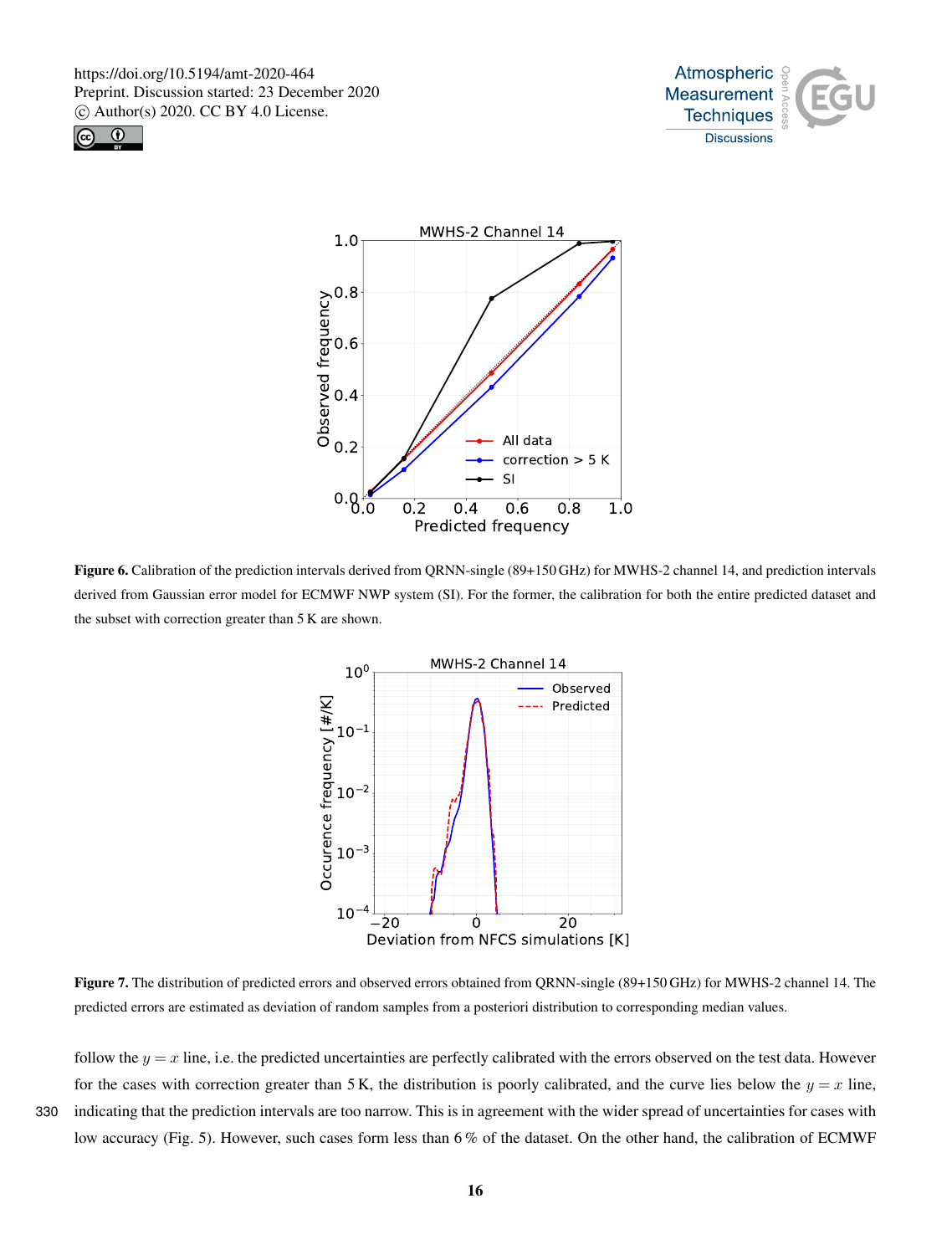



error model is above the diagonal for predicted probabilities above 0.2. This suggests that the true probability is higher than what is predicted on these intervals.

- Further, we analyse, if the predicted errors obtained from QRNN are representative of observed errors (Fig. 7). Both error 335 distributions are asymmetric, and this is in fact covered by the percentile distribution in Fig. 5. The predicted errors are slightly overestimated for negative values, but overall the predicted errors from the QRNN posterior distribution and the observed errors have a good match. This is in agreement with the perfect calibration seen in Fig. 6. It should be noted that the density plot is curtailed at  $10^{-4}$ . With a test dataset of 70 000 samples, we cannot represent the far wings of the distribution accurately. The high errors which we try to estimate are rare, and cannot be fully represented by QRNN. Note that since we do not derive any 340 sample from outside  $\pm 3\sigma$ , such cases could also belong to 0.003 % population not represented by the quantiles.
- For other humidity channels, the predicted uncertainties followed similar behaviour and are not shown.

# 4 Correcting cloud affected data using sub-mm frequencies

In this section, we demonstrate that sub-mm channels can be used to formulate the cloud correction of data measured around 183 GHz. Results from different QRNN experiments with varying input conditions are described. The results are presented in 345 context of different sensors. Furthermore, the case specific uncertainties are also discussed.

# 4.1 Experiments

Two QRNN experiments are performed to investigate the efficacy of sub-mm channels in cloud correction:

- 1. In the first experiment, we apply QRNN-single configuration for cloud correction at three ICI humidity channels. In this case, the training data is the target 183 GHz channel and from all frequencies centered around 325 GHz, 448 GHz 350 and 664 GHz. For 664 GHz only vertical polarisation is included. No other data are considered. The experiment is also channel specific. For example, to predict NFCS values for channel I1V, the input training dataset includes noisy all-sky simulations from channels I1V, I5V, I6V, I7V, I8V, I9V, I10V, and I11V and the target is NFCS simulations for channel I1V.
- 2. In the second experiment, we investigate the possibility of using only channels around 325 GHz for cloud correction 355 at 183 GHz. This special case of utilizing only 325 GHz channels can be relevant for smaller satellite missions, as represented by SMS, where higher sub-mm channels are not available. In this experiment, QRNN-single configuration is used and it is trained with all-sky simulations from all 325 GHz frequencies from SMS and the target 183 GHz channel. For example, for the target SMS-1, the training inputs are SMS-1, SMS-6, SMS-7, SMS-8, SMS-9. QRNN is trained five times for each 183 GHz channel as target.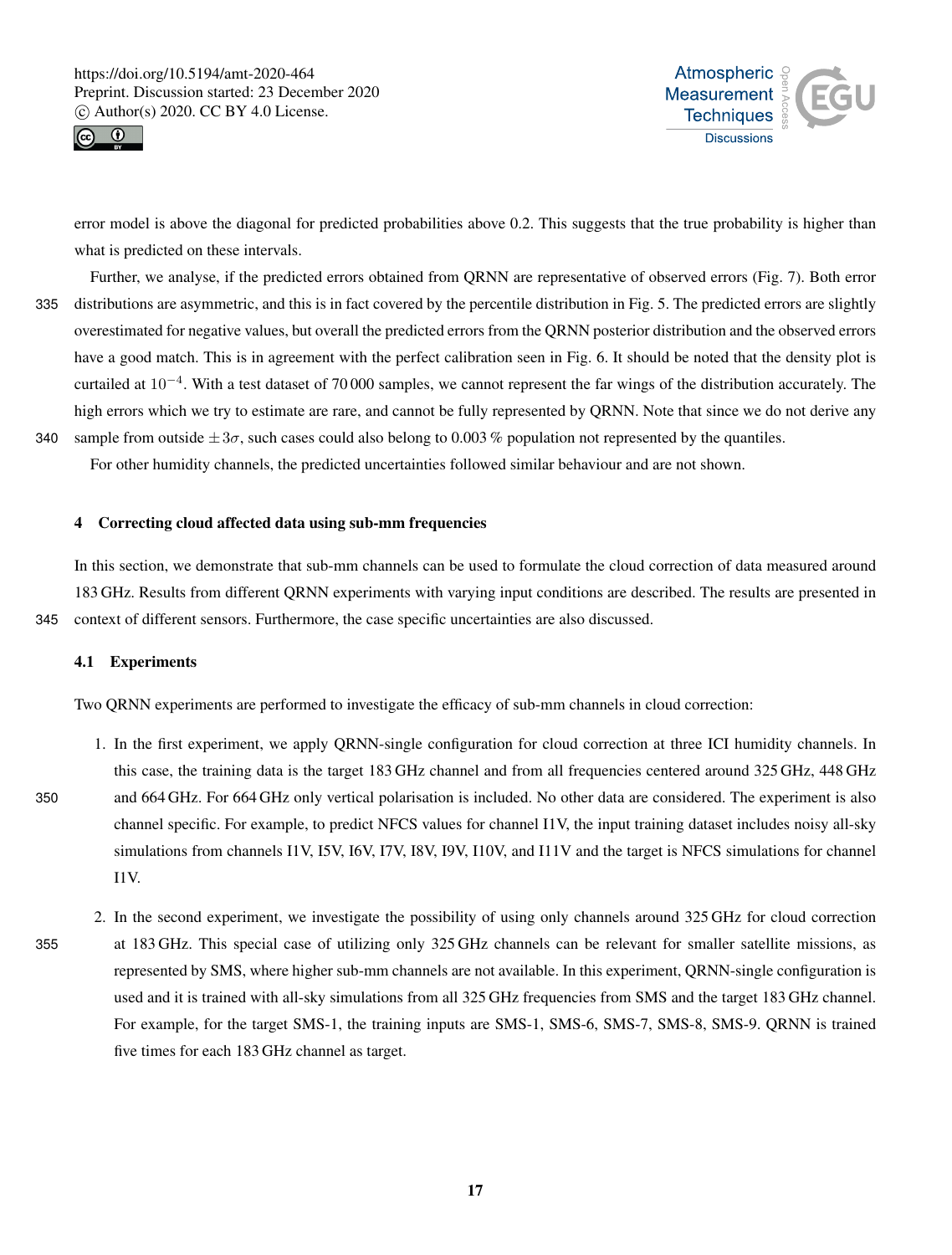





Figure 8. Same as Fig. 3, but from QRNN-single experiment for ICI channels (a) I1V, (b) I2V and (c) I3V.

| Table 6. Same as Table 5, but from QRNN-single for ICI channels I1V, I2V and I3V. The fraction of rejected cases are given in parentheses. |  |  |
|--------------------------------------------------------------------------------------------------------------------------------------------|--|--|
|--------------------------------------------------------------------------------------------------------------------------------------------|--|--|

|     |                 | Simulations |          |         | QRNN-single    |
|-----|-----------------|-------------|----------|---------|----------------|
|     |                 | Clear-sky   | All-sky  |         | Pred.          |
|     |                 |             |          | (All)   | (5 K)          |
| 11V | <b>Bias</b>     | 0.00        | $-1.87$  | $-0.02$ | $-0.00(6.1\%)$ |
|     | <b>MAE</b>      | 0.64        | 2.32     | 0.70    | 0.60           |
|     | <b>STD</b>      | 0.80        | 8.84     | 1.06    | 0.79           |
|     | <b>Skewness</b> | $-0.01$     | $-8.10$  | $-1.51$ | $-0.64$        |
| I2V | <b>Bias</b>     | 0.00        | $-1.04$  | 0.00    | $0.01(3.6\%)$  |
|     | <b>MAE</b>      | 0.64        | 1.53     | 0.57    | 0.51           |
|     | <b>STD</b>      | 0.80        | 5.95     | 0.86    | 0.65           |
|     | <b>Skewness</b> | 0.00        | $-10.79$ | $-1.85$ | $-0.22$        |
| 13V | <b>Bias</b>     | 0.01        | $-0.63$  | 0.02    | $0.02(2.2\%)$  |
|     | <b>MAE</b>      | 0.64        | 1.15     | 0.54    | 0.50           |
|     | <b>STD</b>      | 0.80        | 4.27     | 0.80    | 0.63           |
|     | <b>Skewness</b> | 0.01        | $-13.37$ | $-1.51$ | $-0.13$        |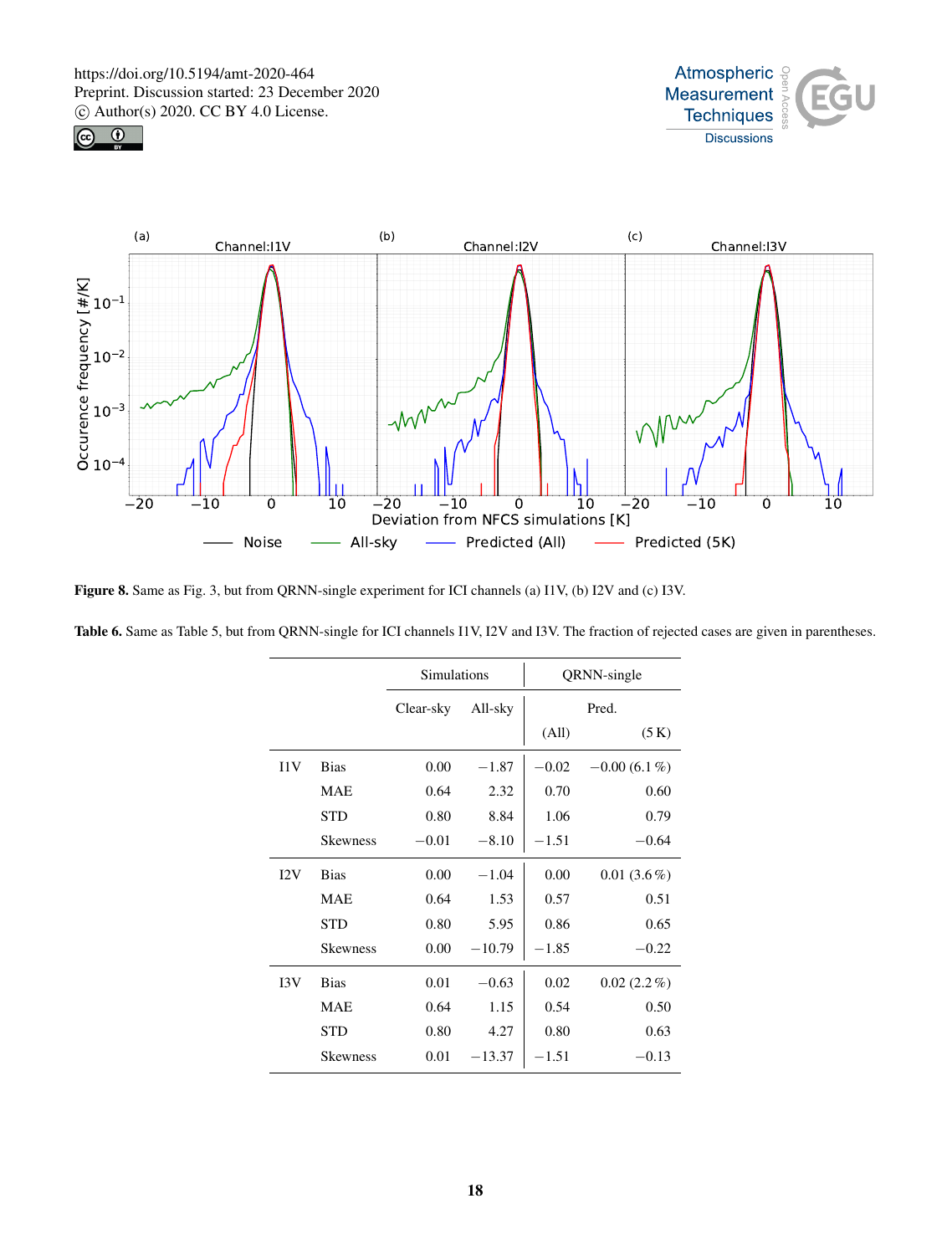



#### 360 4.2 Prediction accuracy

## 4.2.1 ICI

The error distributions of the point estimates obtained from QRNN are shown in Fig. 8. The predicted values have symmetric error distributions albeit with a large spread. The large spread on the left is due to cases which end up with incomplete cloud correction, while the spread on the right is from cases where the predicted values are warmer than the simulations. For all three 365 channels, quite similar behaviour is observed, though I1V has the most cases with residual cloud impact. If the predicted cases with correction more than 5 K are rejected, the resulting error distributions fit the measurement noise, except for I1V, where cases with residual cloud impact introduce a small negative bias. For a quantitative assessment of the errors, the results from various error metrics described in Sect. 2.4 are displayed in Table 6. The average bias in I1V all-sky simulations is −1.87 K, which reduces to −0.02 K after cloud correction. The corresponding standard deviation is 1.06 K in comparison to 8.84 K 370 in the all-sky simulations. The prediction accuracy of QRNN is further higher, when filtering is made on the predictions. In this case, the residual bias is zero, and the standard deviation is 0.79 K, which is in fact of the order of measurement noise (0.80 K). Similar results are seen for I2V, though a better performance is observed. In I2V, the all-sky bias is −1.04 K which reduces to zero after correction and the MAE improves by almost 60 %. Removing cases with correction greater than 5 K from the predictions removes only 3.6 % of the data and reduces the absolute error further by 10 %. The standard deviation of the 375 resulting dataset is only 0.65 K as compared to 0.80 K from noise. The reduction in the standard deviation is also evident in the Fig. 8, where the peak of distributions is sharper. In comparison to I1V and I2V, I3V has the lowest fraction of the cases with significant cloud impact. In the predicted dataset, the MAE is 0.54 K and standard deviation is 0.80 K. Filtering the cases with

380 bias due to low cloudy cases is persistent even after filtering.

#### 4.2.2 SMS

In an analogy to the results from ICI channels, we perform a similar error distribution analysis and the results are displayed in Table 7. For channel SMS-1, the average bias and standard deviation in the uncorrected dataset is −1.32 K and 6.42 K respectively. However, after correction, the bias and standard deviation reduce to −0.04 K and 1.15 K, respectively. A decrease 385 in the skewness of error distributions is evident, but a relatively high value after correction indicates presence of cases with

large correction reduces the MAE to 0.50 K and standard deviation to 0.63 K. For all three channels, the correction threshold filter successfully removes the cases with low accuracy. This is in contrast with results obtained with MWHS-2, where negative

- partially-corrected cloud impact. Filtering out cases with 5 K correction improves the statistics but introduces asymmetry in the error distribution. This is most likely due to rejection of cases affected by over-estimation. For SMS-2, the predictions have slightly higher accuracy than SMS-1. The MAE in predictions is only 0.46 K in comparison to 1.24 K for the all-sky simulations. High skewness despite low bias (0.04 K) is most likely due to presence of isolated cases with large negative
- 390 deviations. Nonetheless, filtering such cases makes the distribution more symmetric. For SMS-3 and SMS-4, again a similar behaviour is seen, though the distributions are more symmetric in the latter. For SMS-5, we obtain the most symmetric and narrow distributions after correction owing to the low sensitivity of SMS-5 to hydrometeor impact. Also, it is worth to noting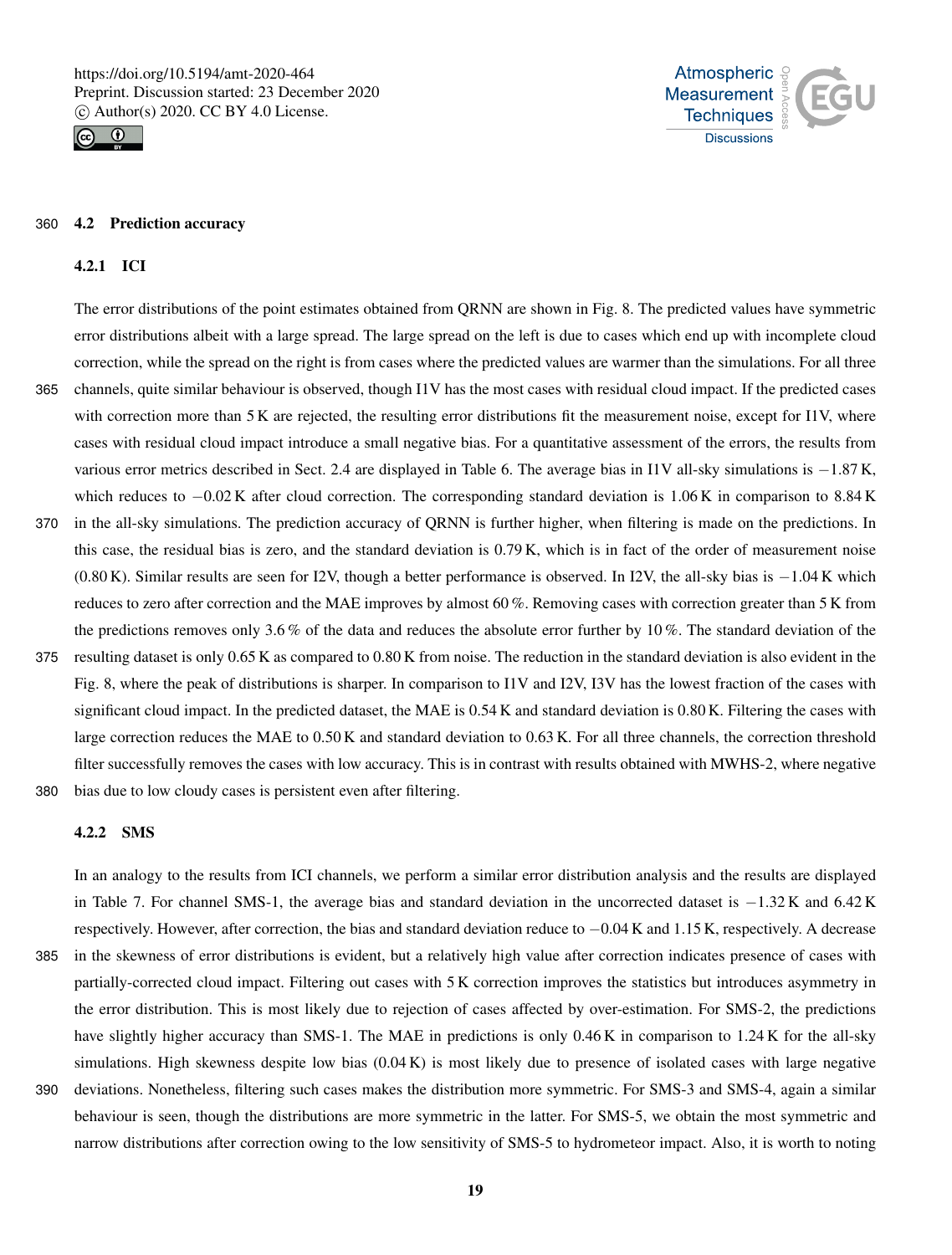



|         |                 | Simulations |          |         | QRNN-single      |
|---------|-----------------|-------------|----------|---------|------------------|
|         |                 | Clear-sky   | All-sky  |         | Pred.            |
|         |                 |             |          | (All)   | (5 K)            |
| $SMS-1$ | <b>Bias</b>     | 0.00        | $-1.32$  | $-0.04$ | $-0.02(4.71\%)$  |
|         | <b>MAE</b>      | 0.36        | 1.57     | 0.58    | 0.44             |
|         | <b>STD</b>      | 0.46        | 6.42     | 1.15    | 0.64             |
|         | <b>Skewness</b> | 0.01        | $-8.43$  | $-1.09$ | $-2.29$          |
| $SMS-2$ | <b>Bias</b>     | 0.00        | $-1.00$  | $-0.04$ | $-0.02$ (3.75 %) |
|         | <b>MAE</b>      | 0.36        | 1.24     | 0.46    | 0.37             |
|         | <b>STD</b>      | 0.45        | 5.17     | 0.87    | 0.52             |
|         | <b>Skewness</b> | $-0.01$     | $-9.59$  | $-3.25$ | $-1.26$          |
| $SMS-3$ | <b>Bias</b>     | 0.00        | $-0.71$  | $-0.06$ | $-0.04(2.86\%)$  |
|         | <b>MAE</b>      | 0.50        | 1.10     | 0.47    | 0.41             |
|         | <b>STD</b>      | 0.63        | 4.05     | 0.82    | 0.56             |
|         | Skewness        | $-0.01$     | $-11.06$ | $-3.53$ | $-1.02$          |
| $SMS-4$ | <b>Bias</b>     | $-0.00$     | $-0.45$  | $-0.03$ | $-0.03(1.92\%)$  |
|         | <b>MAE</b>      | 0.50        | 0.86     | 0.48    | 0.43             |
|         | <b>STD</b>      | 0.63        | 2.90     | 0.77    | 0.57             |
|         | <b>Skewness</b> | 0.00        | $-13.43$ | $-2.46$ | $-0.62$          |
| $SMS-5$ | <b>Bias</b>     | $-0.01$     | $-0.29$  | $-0.04$ | $-0.04(1.23\%)$  |
|         | <b>MAE</b>      | 0.71        | 0.90     | 0.63    | 0.60             |
|         | <b>STD</b>      | 0.89        | 2.17     | 0.88    | 0.77             |
|         | <b>Skewness</b> | 0.00        | $-13.54$ | $-1.32$ | $-0.27$          |

Table 7. Same as Table 5, but from QRNN-single for SMS channels. The fraction of rejected cases is given in parentheses.

that when cases with 5 K cloud correction are removed, the spread of prediction errors is narrower than noise for SMS-3, SMS-4 and SMS-5.

# 395 4.3 Prediction uncertainty

Similar to evaluation of uncertainty estimates for MWHS-2 (Sect. 3.3), we analyse the spread of predicted quantiles, their calibration and distribution of predicted errors.

Figure 9 shows the spread of prediction uncertainties over different quantiles for randomly chosen 1500 cases. The large spread in the predicted errors indicates that QRNN is successful in representing uncertainties for each case individually, rather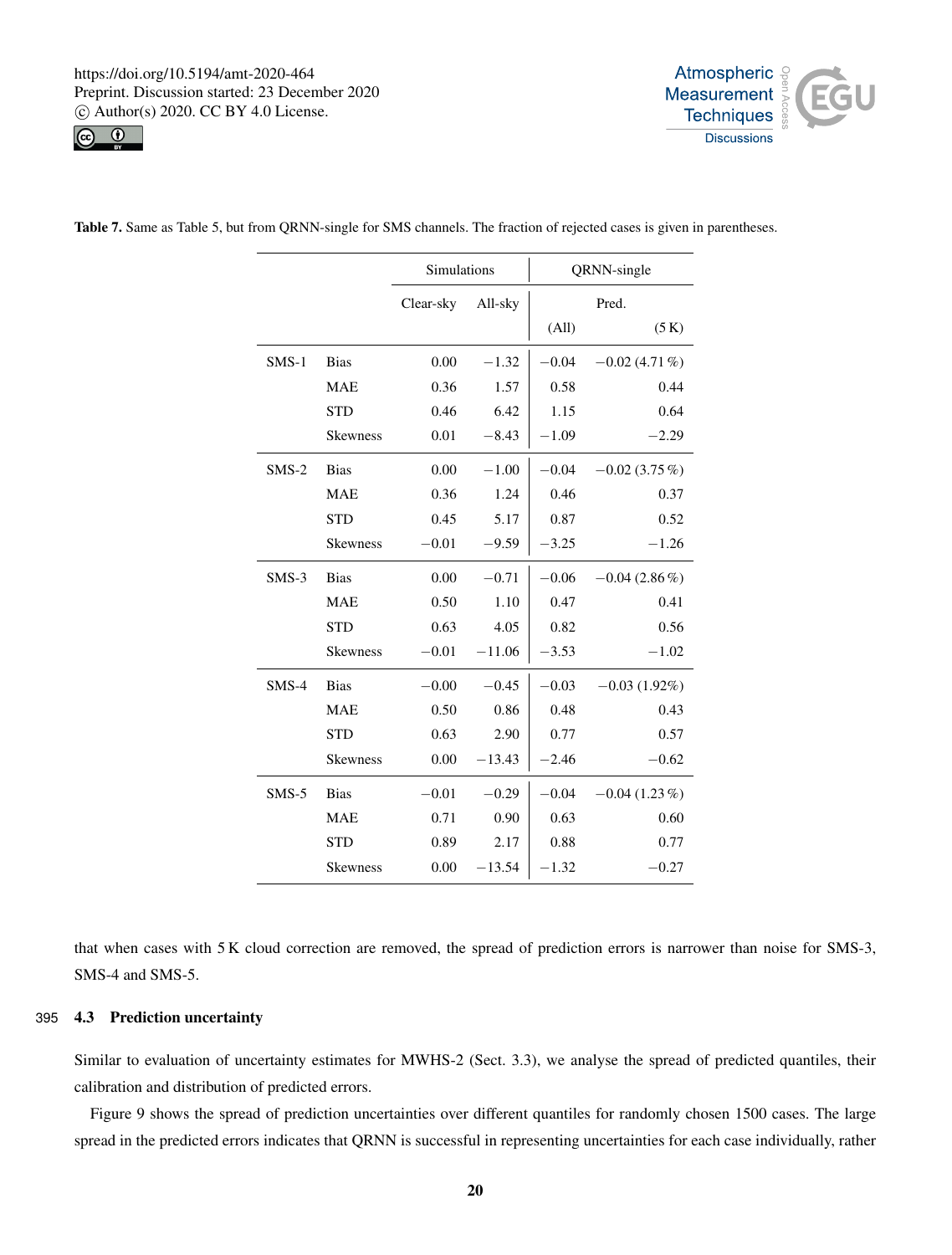





Figure 9. Same as Fig. 5, but from QRNN-single for ICI channel I2V. The blue line represents a Gaussian distribution with a standard deviation of 0.65 K.



Figure 10. Same as Fig. 6, but from QRNN-single for ICI channel I2V.

400 than expressing them as a single measure. In the latter case, the uncertainty estimates would be concentrated along a narrow interval. Among the cases associated with low uncertainty, the distribution is quite symmetric along the median value. These cases are concentrated along a narrow interval and lie close to the blue line representing a Gaussian spread. On the contrast, cases with high uncertainty are unequally spaced and have a larger spread over positive quantiles than negative quantiles. The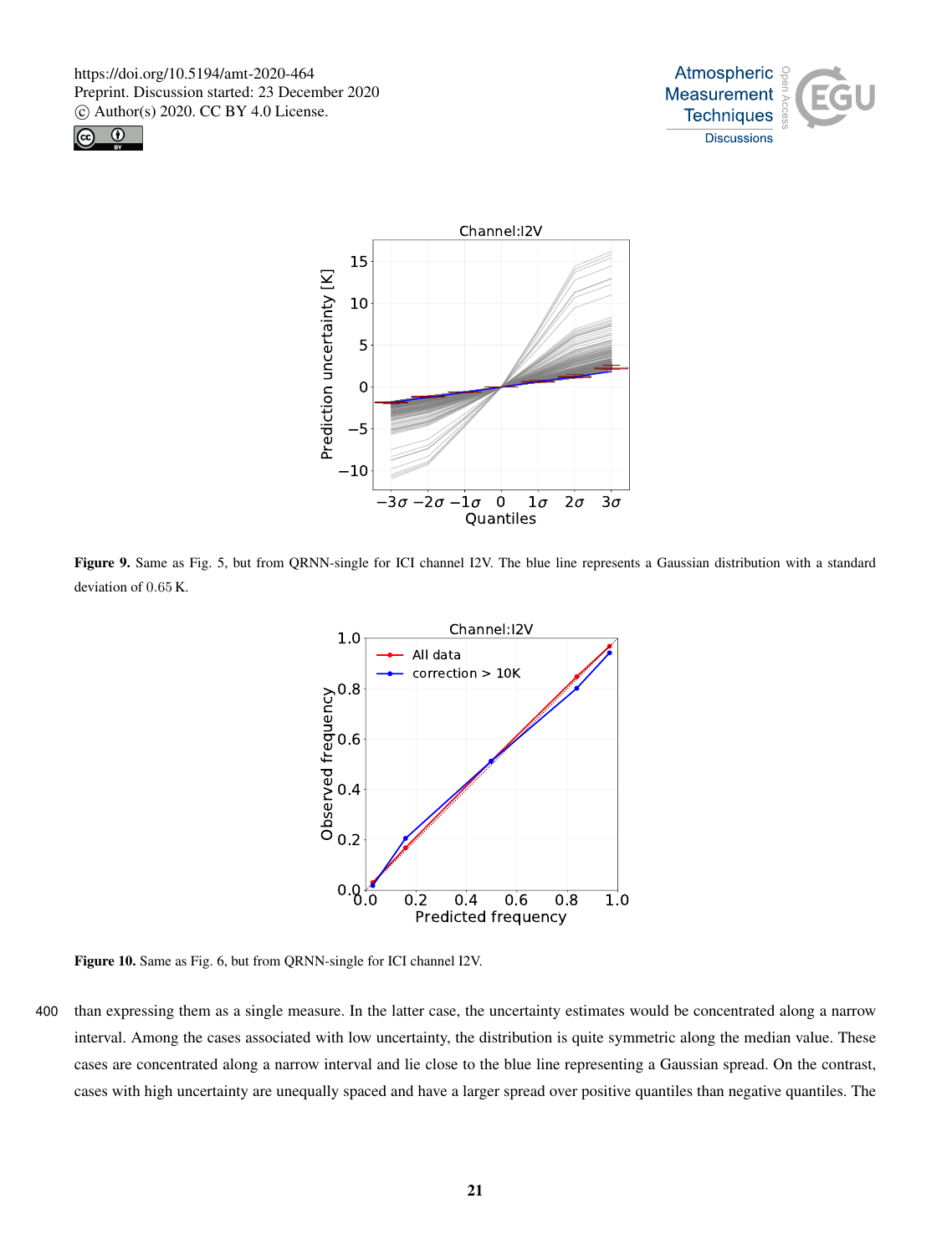





Figure 11. Same as Fig. 7, but from QRNN-single for ICI channel I2V.



**Figure 12.** The average confidence intervals  $(\pm 3\sigma)$  plotted against the magnitude of cloud impact for all SMS channels.

narrow box plots also indicate that the majority of the predictions are sharp. These are clear-cases which dominate the dataset, 405 while cloudy cases have more spread out uncertainties.

Figure 10 shows the calibration of the prediction intervals for I2V. The predictions for the complete test dataset are well calibrated and follow the  $y = x$  curve. Similar is the case, when cases with correction greater than 5 K are considered (not shown). On the other hand, when the cases with cloud correction greater than 10 K are considered, the calibration is slightly worse. In spite of the fact that such cases are few  $(2\%)$ , the high calibration indicates that QRNN is also successful in predicting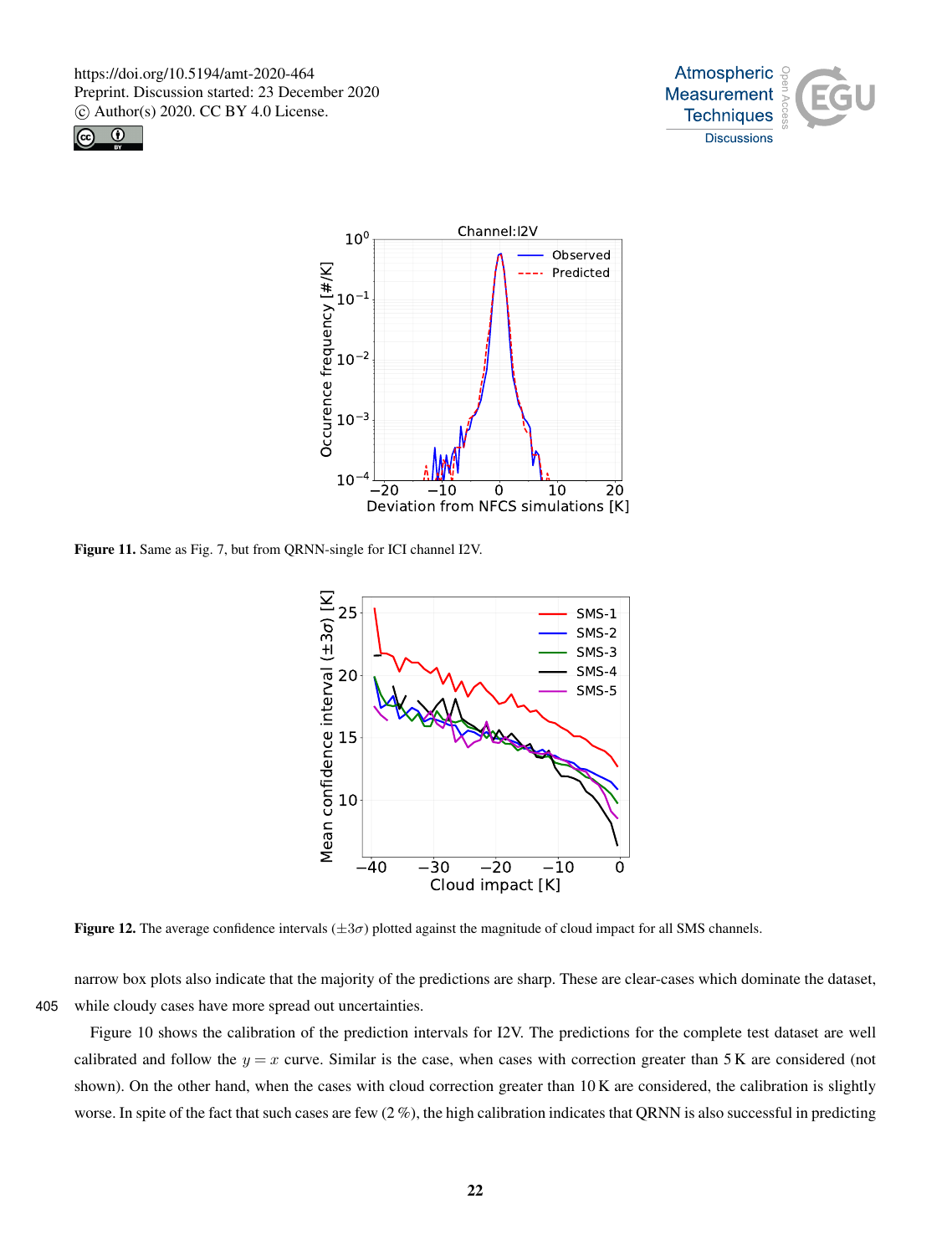





Figure 13. Distribution of errors binned according to their uncertainty. Results are from QRNN-single for channels I1V, I2V and I3V.

410 the uncertainties associated with rare cases. For other two channels also the predictions are well calibrated, except for cases with correction greater than 5 K in channel I1V (not shown).

Figure 11 shows the comparison of observed errors to predicted errors. The predicted and observed errors mostly have a good agreement but the predicted errors are spread out more asymmetrically towards the negative departures. QRNN is also not able to completely represent the wings of the distribution. This could also be a sampling issue, as the high errors we try to 415 predict constitute a very small part of the complete dataset.

With SMS, the behaviour of predicted uncertainties is observed to be similar as for ICI (not shown). However, the relation between the mean uncertainty estimate  $(\pm 3\sigma)$  and cloud impact is displayed in Fig. 12. For all five channels, the predictions with small or relatively low cloud signal have a low uncertainty or in other words have high sharpness. As fraction of cloud impact increases, the predictions become increasingly uncertain. The most uncertain predictions are for the lowest peaking 420 channel SMS-1, which incidentally is also most affected by hydrometeor impact.

- To conclude the results, we analyse if the uncertainty estimates given by QRNN are representative of prediction accuracy. Figure 13 shows the observed ICI errors binned by their corresponding uncertainty in  $\pm 2\sigma$  confidence interval. For all three channels, the spread of error distribution increases as the uncertainty about the accuracy of the prediction increases. The cases with high certainty have a narrow and sharp distribution, and the errors are mostly less than  $\pm 2.5$  K. With increase in the
- 
- 425 uncertainty, frequency of cases with high accuracy decreases and the distributions spread out symmetrically to higher errors. Poor predictions occur more frequently when uncertainty is high. Cases with accurate predictions yet high uncertainty are also present. In spite of individual variations in the error distributions for each channel, predictions and their corresponding uncertainties follow the same relationship. Similar results are also obtained with SMS (not shown).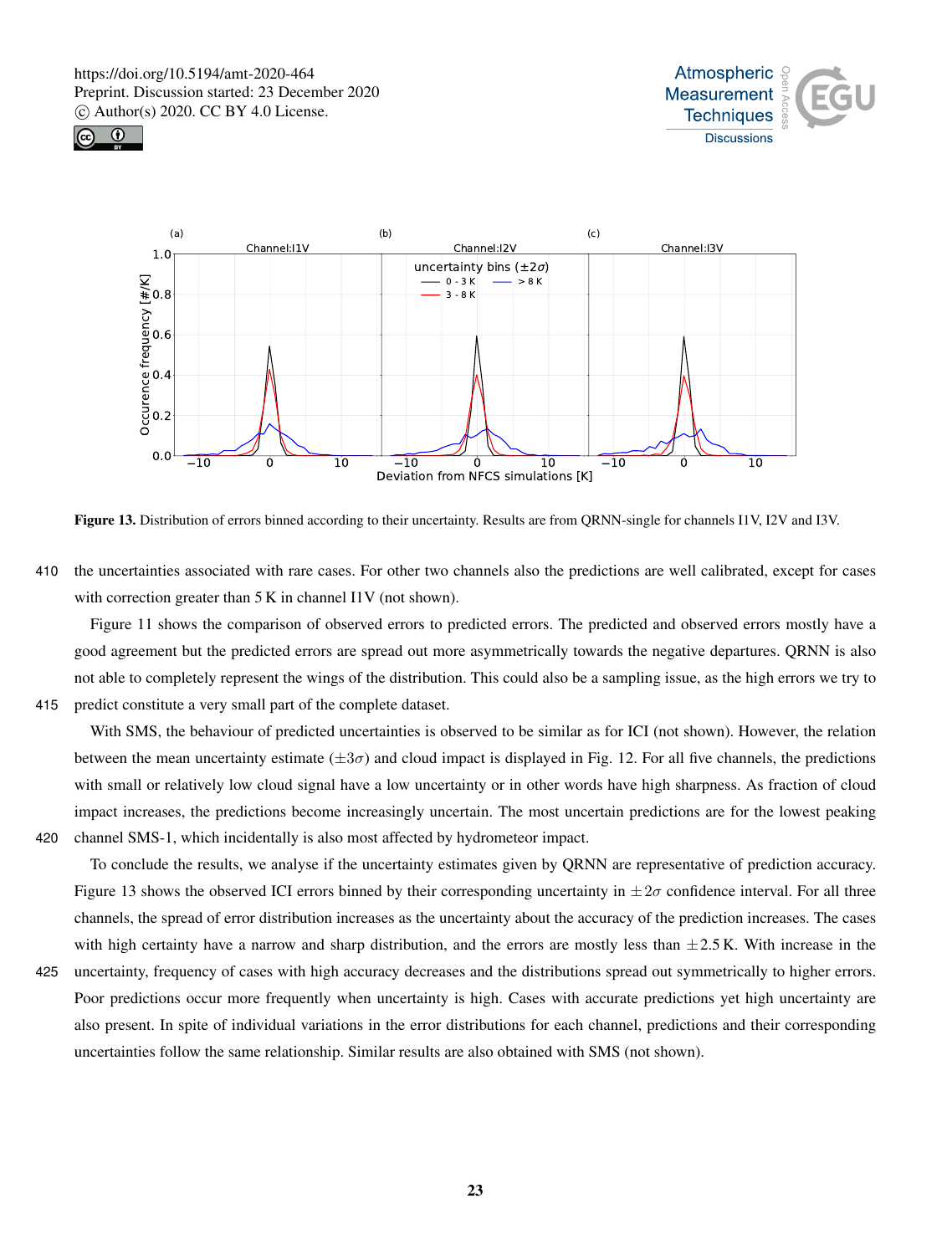



# 5 Discussion

#### 430 5.1 Cloud correction with existing sensors

The results from MWHS-2 show that QRNN based cloud correction is partially successful in correcting the cloud impact with existing humidity sounding sensors. The methodology can correctly address the large negative departures owing to cloud impact, but few cloudy cases end up with inadequate correction. The resulting error distributions are not completely symmetric but have a low bias and spread. Among several input channel combinations described for QRNN-single, the performance of

- 435 combination 89+150 GHz is observed to be optimal. The positive performance with 150 GHz is not unexpected, as 150 GHz is sensitive to ice hydrometeors and cloud water; but using 89 GHz along with 150 GHz gives a slightly better performance. The channel 89 GHz is more affected by surface emission and is less sensitive to cloud water content, however its sensitivity to warm clouds in the lower troposphere could be important. We also investigate the impact of two temperature sounding channels (MWHS-2 channel 6 and 7). These channels provide complementary information to humidity channels in the lower 440 troposphere. Including both these channels in the training process had no additional effect on the prediction accuracy and
- almost similar performance as with the combination 89+150 GHz is obtained.

Even though the cloud correction is partial, the performance is comparable or better to existing cloud filtering techniques like SI and B183. Note that both these techniques are a "one for all" approach for each 183 GHz channel; thus if one observation is classified as cloudy by the filter, it is removed in all humidity channels. This increases the probability of erroneously removing

- 445 clear observations. For high peaking channels of MWHS-2, both SI and QRNN give almost similar results, but with almost 28 % rejection rate in the former. On the other hand, for low peaking channels, SI gives less accurate results than QRNN, as these channels have a stronger hydrometeor impact. This clearly indicates, that a channel specific approach like QRNN is more appropriate, and gives better performance.
- The partial performance of QRNN is due to incomplete complementary information to 183 GHz channels. The weighting 450 functions of window channels 89 and 150 GHz, and the two 118 GHz channels peak in the lower troposphere. Among these four channels, 150 GHz has the highest peaking function around 4 km (Chen and Bennartz, 2020). These channels can only provide coverage to the humidity channels in, lower and mid troposphere; nonetheless, the 183 GHz channels are sensitive to hydrometeor content up to 10 km. Due to missing complementary information from other channels in the upper troposphere, QRNN fails at predicting these cases accurately. Such cases are mostly associated with thin cirrus clouds, which have very
- 455 small influence at 89 and 150 GHz. Without additional information from other channels we cannot expect QRNN to perform better. Among the other available channels, the overlapping weighting functions of 183 GHz can provide auxiliary information to train QRNN, but such information would be not be completely orthogonal or statistically uncorrelated. Results show that these channels indeed help in improving the training, yet non-orthogonality introduces highly correlated observational errors. The correlations for cloudy observations are not surprising as the cloud amount for different channels depends upon each other
- 460 in a systematic way. However for clear-sky observations, the correlations should preferably be close to zero. This is observed to be true with QRNN-single, but QRNN-all fails at preserving the noise stochasticity. In the absence of hydrometeor impact, all 183 GHz channels provide same information to the learning model, introducing redundancy. Redundant patterns in machine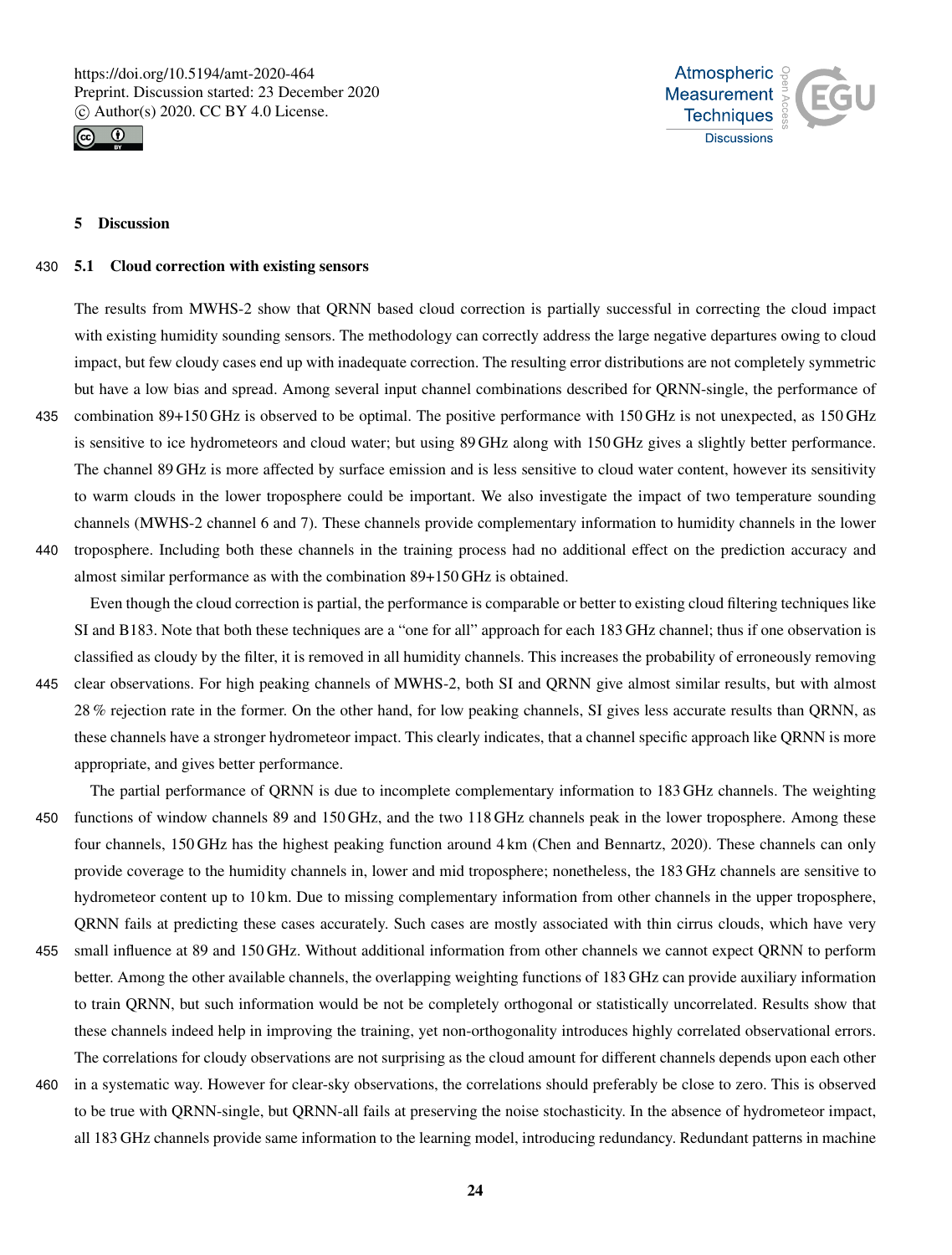



learning models often have undesirable effect on the predictive performance. In our application, redundant information does not affect the prediction accuracy, but introduces highly correlated observational errors between channels. Correlated errors 465 are also undesirable for DA systems, but in future, if the operational centres progress with approaches dealing with correlated observation errors, for example as currently done for ATMS at ECMWF (Weston and Bormann, 2018), concurrent use of 89, 150 and 183 GHz channels would give the best cloud correction performance.

# 5.2 Cloud correction with sub-mm frequencies

In the ICI observations examined here, the results show that using sub-mm channels can successfully predict the NFCS values 470 with very high accuracy for I2V, and I3V. The predicted values have an excellent match with the true values, and the departures are symmetrically distributed around zero mean. Few cases with high cloud impact do affect the accuracy and introduce a small negative bias, but such cases are easily filtered out with a simple correction threshold filter. For example, it is shown that filtering out cases with correction greater than 5 K, results in variabilities of the order of sensor noise with minimal reduction in data (2–6 %). For channel I1V, a slightly lower accuracy is observed due to relatively higher number of cases with residual

- 475 cloud impact. The accuracy is improved by activating the correction filter, but some effect of residual cases is still apparent. Interestingly, reducing the correction threshold further has no significant effect on flagging these residual cases. In fact only clear-sky cases are removed. This is a consequence of the correction being too low. Since such cases introduce a small negative bias and skewness, they are more appropriately related to low-cloud impact. Compared to other two higher peaking channels, I1V is more sensitive to the effect of hydrometeors and contamination from surface effects (Fig. 4 of Eriksson et al., 2020). The
- 480 cases with surface contamination are also localized and seasonal. The weighting functions of sub-mm channels can provide only a partial coverage to the hydrometeor impact at I1V. A part of lower troposphere sensed by I1V has almost zero coverage from sub-mm channels. Though such cases are few, their lack of representation prevents QRNN from correctly learning to predict the clear-sky values accurately.
- A similar pattern is seen when only one 325 GHz channel is used to correct cloud impact in SMS. QRNN is successful 485 in predicting NFCS values for all channels except for the lowest peaking channel SMS-1. For SMS-1, the resulting error distributions have significantly lower spread than the all-sky simulations, but are still negatively skewed. In spite of the slightly inferior performance for SMS-1, the high accuracy for other channels indicates that a single sub-mm channel like 325 GHz is also sufficient for cloud correction at 183 GHz. This is an important result as smaller satellites may be limited by their size to measure several sub-mm wavelengths.
- 490 With ICI and SMS, for some channels the variability of errors smaller than measurement noise is achieved. This is a consequence of predictions for cases which lack cloud impact. QRNN predictions are weighted mean of measurements between channels. In the absence of clouds, also the sub-mm channels provide humidity information that is incorporated in the 183 GHz NFCS estimate and some compensation of noise can be achieved. This effect is observed to be stronger in ICI than SMS, as the former has a higher number of channels giving redundant information. Note that with actual satellite measurements, the
- 495 spread of error distributions smaller than sensor noise could be difficult to achieve due to other underlying uncertainties not considered here.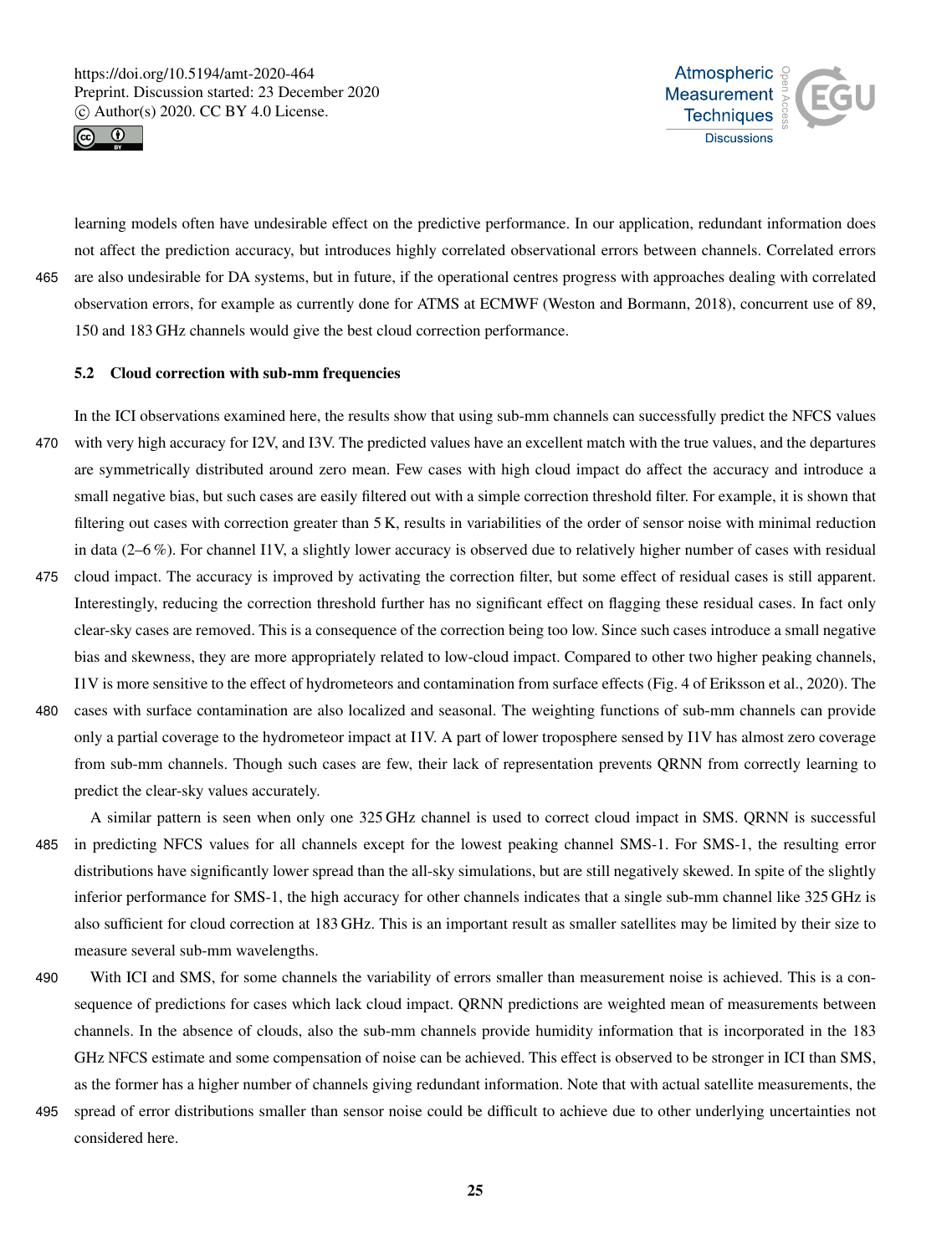



## 5.3 Prediction uncertainty and implications for data assimilation

Another advantage of QRNN is the estimation of case-specific uncertainties. That is, the predictions over chosen quantiles quantify the underlying uncertainty of the particular case, and not just represent some ensemble mean error. This has the 500 consequence that a DA system can assign a proper weighting of each individual QRNN prediction. The analysis of QRNN predicted errors and calibration plots confirmed that QRNN is successful in providing well calibrated probabilistic predictions also in practice, except for few cases associated with high error. Poorly calibrated predictions are a consequence of outliers which are not well represented in the training dataset. The a priori distribution of the training dataset is dominated by clearsky cases, however, the cloudy cases which occur infrequently or lack independent complementary information cannot be 505 represented by same a priori distribution. The distribution of rare cases can be improved by increasing the training dataset size, but lack of complementary information can only be balanced by including additional training inputs, e.g. brightness temperatures for other channels.

The symmetric and low spread error distribution with uncertainty estimates is also an important result from the DA perspective. Most of the existing cloud filtering schemes work well only at removing cases with high cloud impact, and as a 510 consequence, the error distributions are highly skewed. To use these observations correctly, DA schemes often inflate their assigned observation errors at the cost of artificially suppressing the observational impact. However, the symmetric error distributions obtained from QRNN allow effective utilization of almost complete data without the need for artificial error inflation. In fact for DA, filtering based on correction threshold would be needless as cases with low accuracy shall inevitably get down-weighted due to high uncertainty.

#### 515 6 Conclusion and outlook

In this study, a methodology based on quantile regression neural network (QRNN) is used for identifying and correcting the cloud contamination in operational microwave humidity channels. QRNN is a neural network which trains on all-sky brightness temperatures from channels containing orthogonal information to humidity channels, to estimate the noise free clearsky (NFCS) brightness temperatures. The output is the posterior distribution of predictions over different quantiles. QRNN is

520 a channel specific approach, or in other words, QRNN is trained separately for each channel, and the cloud correction for each

is independent of other channels.

The applicability of QRNN based correction to current sensors is demonstrated with MHWS-2 (MicroWave Humidity Sounder-2) and it is shown that QRNN is partially successful in removing the cloud impact. In comparison to existing clearfiltering approaches, QRNN gives comparable or better performance with minimal rejection of data. Nonetheless, since cloud

525 correction using a limited number of microwave channels is an ill-posed problem, a point-estimate-based correction using only microwave observations between 89 and 150 GHz is inherently limited in its capability of correcting cloud-contaminated brightness temperatures.

Based on the promising results from MWHS-2, and with future scope, we extend the study to include data from Ice Cloud Imager (ICI) sub-millimetre (sub-mm) channels. The results show that with sub-mm channels, QRNN is able to correctly pre-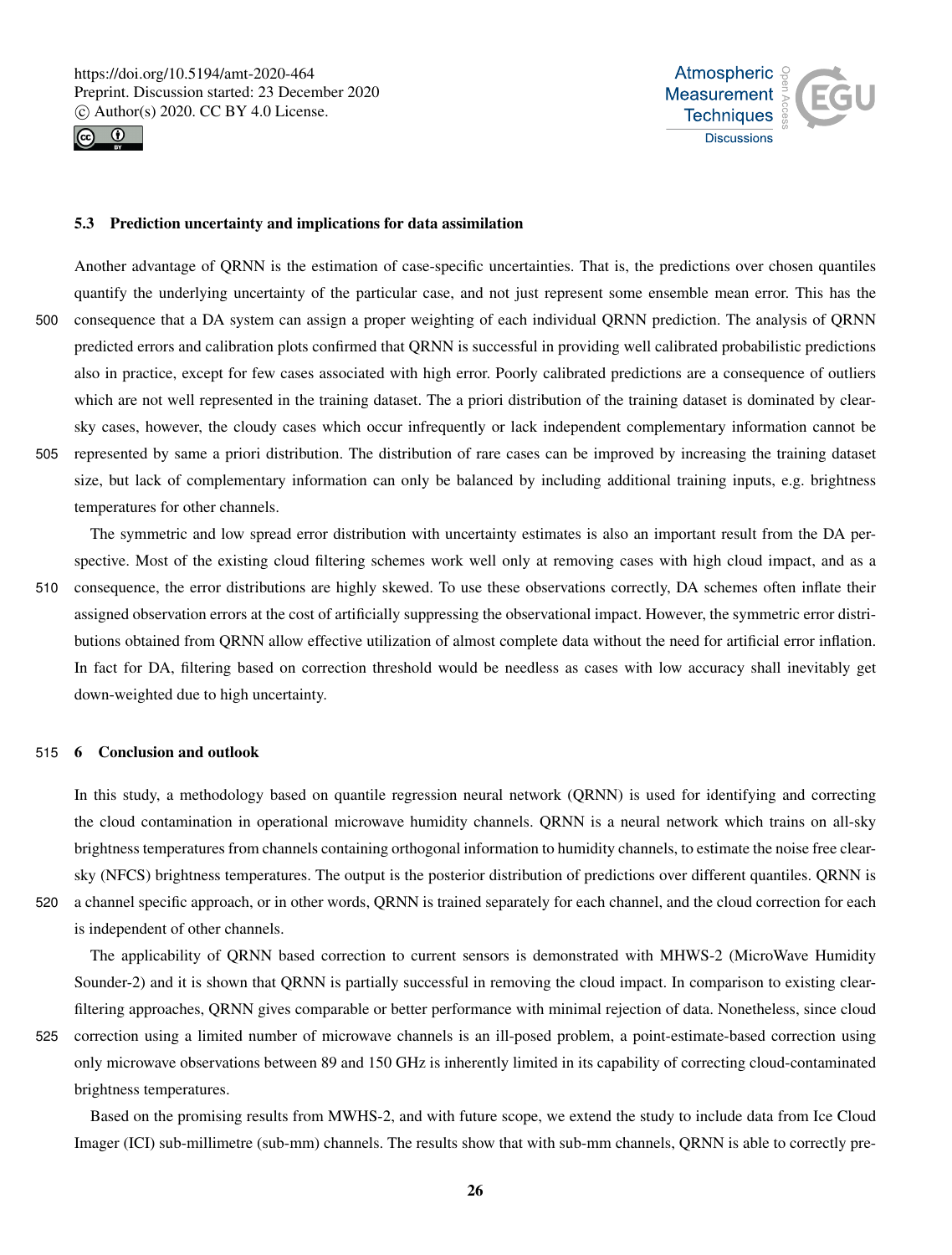



- 530 dict most of the cloudy cases and can provide high quality cloud corrected radiances. The predicted radiances have symmetric and narrow error distributions and for some channels the spread is smaller than the measurement noise. This makes it highly suitable for application to data assimilation (DA) systems. The robustness of sub-mm channels in cloud correction is also demonstrated with use of only 325 GHz for cloud correction. This is applicable to smaller satellite missions as represented by SMS, where only one of the higher frequencies is available. The results indicate that utilisation of only 325 GHz can also
- 535 be beneficial when other channels are absent. It's possible that the ICI sub-mm channels could also be used to cloud correct humidity radiances from MicroWave Imager (MWI)—another conically scanning radiometer onboard Metop-SG. MWI will measure frequencies from 18 GHz to 183 GHz. Both MWI and ICI have the same requirements for incidence angle and fore-view observations, but different footprints. Although re-mapping to a common footprint would slightly compromise the data quality, the high accuracy achieved with ICI simulations suggests that the QRNN would work well even when actual 540 measurements are available.
- 

The biggest advantage of QRNN compared to other regression based approaches is its probabilistic nature. The QRNN predictions over chosen quantiles are a measure of the accuracy at different probability levels. In this study, the predicted quantiles given by QRNN work well in representing the accuracy of the point estimate. The point estimates with low error have high certainty and incorrect predictions have low confidence. In comparison to deterministic correction approaches, 545 the corrected radiances along with uncertainty estimates give additional benefit for DA systems. The statistical structures of underlying uncertainty are extremely important for DA systems as they offer a measure of reliability and robustness of

observations.

The cloud corrected radiances have great potential in both retrieval schemes and numerical weather prediction (NWP) systems. Even with availability of new sensors and better observations, the problems posed by undetected cloud impact limit

- 550 the complete usage of humidity observations. However, with the cloud correction methodology presented here, we can aim at resolving these limitations. This is especially true for clear-sky assimilation systems, which reject up to 80 % of the available observations due to cloud contamination. In fact, one of reasons for the positive performance of all-sky assimilation systems is attributed to the larger number of assimilated observations in comparison to clear-sky observations. If QRNN can provide the clear-sky NWP systems with cloud cleared microwave radiances with minimal rejection of data, it may be possible to reap
- 555 forecast benefits without additional complexities and computational cost of scattering calculations. The all-sky assimilation systems could also benefit indirectly from cloud corrected radiances, to provide a measure of cloud impact as a diagnostic field for analysing increments. Another advantage of combining 183 GHz and sub-mm for cloud correction is that NWP systems, which are not yet prepared for higher frequency channels, could still benefit from the data early on.
- In this study, we demonstrate the correction scheme with data from a limited period. The seasonal and latitudinal distributions 560 are not taken into account, and more complex surfaces such as sea ice, snow, and high orography have not been considered. It remains to be seen whether QRNN shows any seasonal sensitivity or dependency on cloud types. Such analysis could also be important at improving the a priori distribution of rare cases.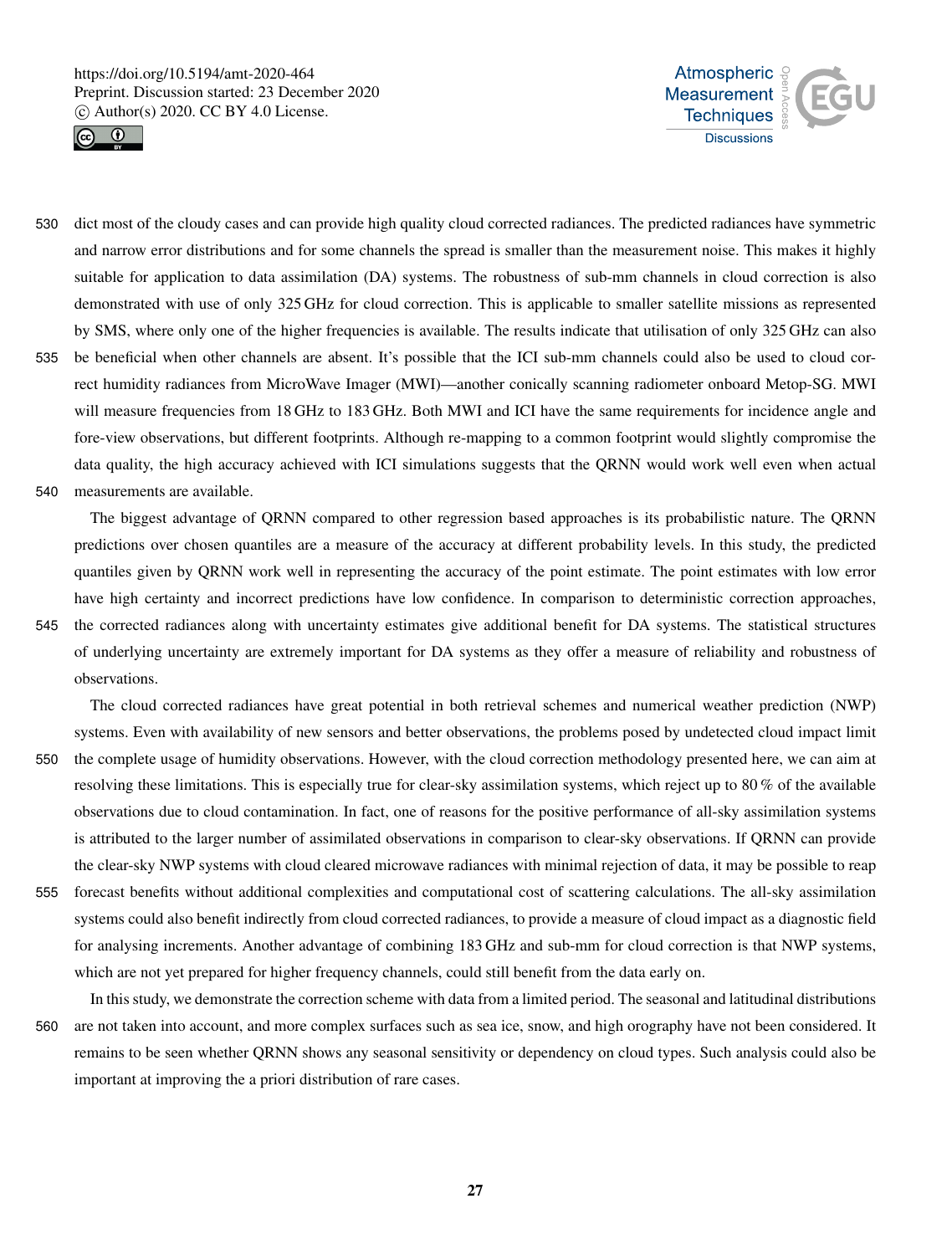



*Code availability.* QRNN is available as a part of the *typhon: tools for atmospheric research*, https://doi.org/10.5281/zenodo.3626449. The source code for all the analysis presented in the article is available as git repository (https://github.com/SEE-MOF/aws)

#### 565 Appendix A: ARTS setup

All radiative transfer forward simulations are made by the Atmospheric Radiative Transfer System (ARTS, Eriksson et al., 2011; Buehler et al., 2018)), version arts-2.3.1. All simulations are based on dBZ-based model system presented by Ekelund et al. (2020), i.e. CloudSat reflectivities are used as input and are converted to ice water content (IWC) and rain water content (RWC) using microphysical assumptions. For each atmospheric case, both all-sky and clear-sky calculations are performed.

- 570 In the former, all hydrometeors contents are set to zero, while in the latter, IWC and RWC derived from CloudSat reflectivities, and liquid water content (LWC) from ERA-Interim (Dee et al., 2011) are included. In order to avoid a possible bias between clear-sky and all-sky calculations for insignificant hydrometeor contents, both calculations are made by the RT4 solver (Evans and Stephens, 1995). The absorption model takes into account the effect from nitrogen (Rosenkranz, 1993), oxygen (Rosenkranz, 1993), liquid water content (LWC, Ellison, 2007), and water vapour. For water vapour, absorption model as in
- 575 RTTOV (Radiative transfer for TOVS, Saunders et al., 2018) is followed, but with few modifications (Turner et al., 2019). LWC is assumed to be totally absorbing. In the mapping of CloudSat reflectivities to RWC and IWC, a total separation between liquid and ice phase is assumed. All scattering hydrometeors at temperatures above  $0°C$  and below  $0°C$  are assumed to be rain and ice hydrometeors respectively. For RWC, the particle size distribution (PSD) of Abel and Boutle (2012) is applied. The PSD of IWC follows the basic formulation applied in DARDAR (http://www.icare.univ-lille1.fr/projects/dardar Delanoë and Hogan,
- 580 2008), using latest parameter values (i.e.  $\alpha$  and  $\beta$ ) as given by Cazenave et al. (2019). This PSD can be considered as a "two moment" scheme, but is here applied in a one moment manner by setting  $N_0^*$  (as a function of temperature) following Table 5 of Delanoë et al. (2014), and letting the radar reflectivity set the remaining moment. Single scattering data are taken from Eriksson et al. (2018). For ice hydrometeors, three habits are applied: perpendicular 3-bullet rosette, large plate aggregate and large column aggregate. In the last two cases, the aggregates are complemented with single crystal data to also cover smaller
- 585 sizes. The particles are assumed to have a totally random orientation. To apply oriented particles is much more computationally costly and could not be accommodated inside the study. The land emissivity was taken from Tool to Estimate Land-Surface Emissivities at Microwave frequencies (TELSEM, Aires et al., 2011) and the Ocean/water from Tool to Estimate Sea-Surface Emissivity from Microwaves to sub-Millimeter waves (TESSEM, Prigent et al., 2017).

Using the setup described above, forward simulations are performed for ICI and SMS. The output from ARTS is first two 590 elements of the Stokes vector, which are converted to brightness temperatures for H- and V-polarisation.

## Appendix B: QRNN network structure

A high performing QRNN model also requires tuning of multiple hyper-parameters. These parameters determine the structure and the training set-up of the neural network. Several of these hyper-parameters are non-learnable/, and must be defined before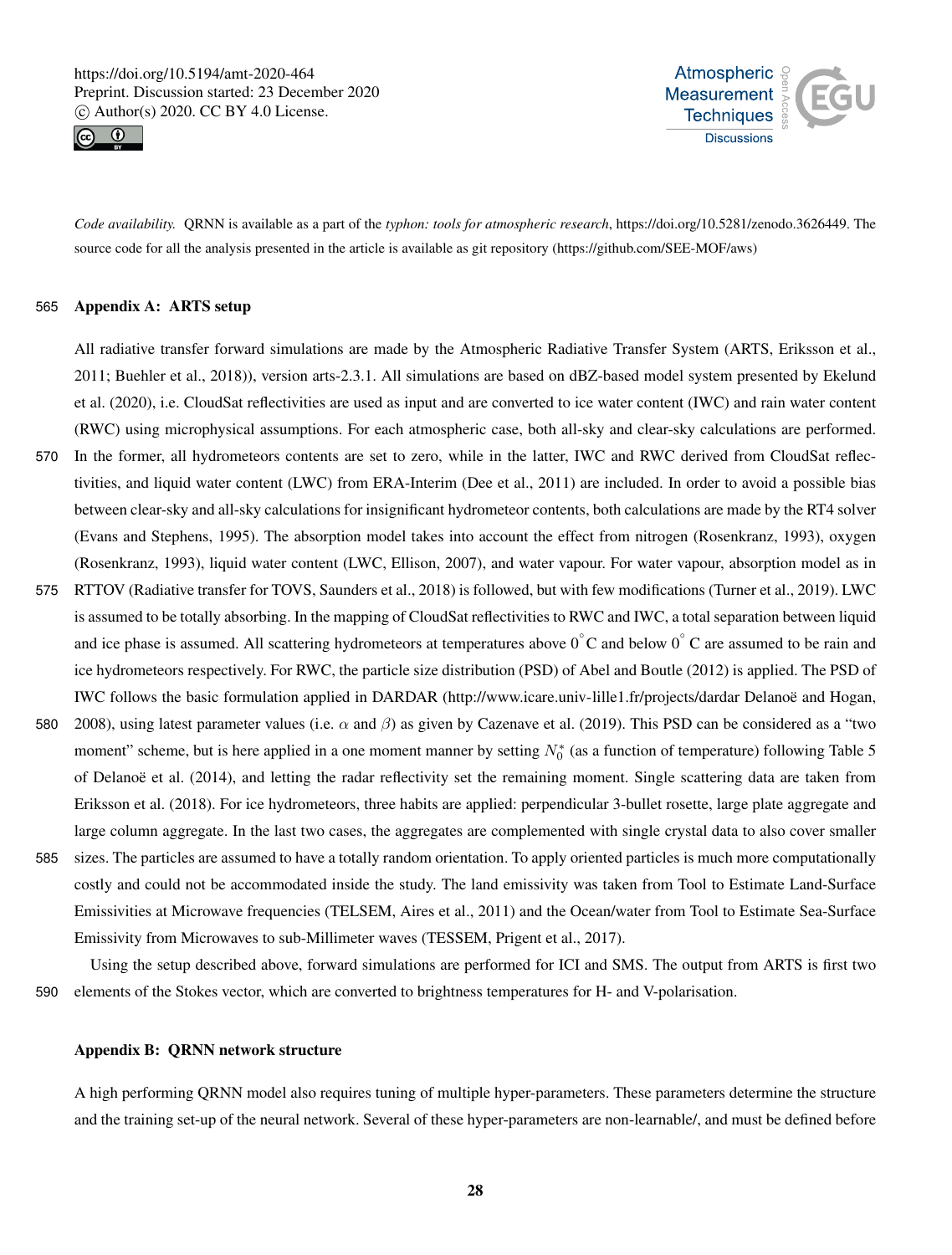





Figure B1. (a) CRPS and (b) mean quantile loss averaged over all predicted quantiles for different combinations of layer width and hidden layers  $(n_h)$ . The results are from QRNN-single applied to I2V.

beginning of every training. Grid search is one of the most often employed techniques for hyper-parameter tuning. In grid 595 search, different combinations of hyper-parameters are selected and for each, the model performance is evaluated. The model architecture with the best performance is selected. For the structural parameters, usually a grid search over the number of neurons (width) and hidden layers (depth) is performed. The model is trained for multiple values of layer widths and hidden layers, and the best configuration is selected by evaluating the predictions over validation data. Similarly, the training process is optimized by performing a grid search different training parameters such as : batch size, learning rate, number of epochs etc. 600 We use quantile loss and CRPS for evaluation of the model performance.

In this study, we investigated the performance of QRNN only to certain hyper-parameters like number of neurons, hidden layers, learning rate, convergence epochs and batch size. The optimization of other hyper-parameters was not performed and were chosen empirically. Firstly, we performed a grid search to define the structure of the neural network. We evaluated the performance for three sizes of hidden layers ( $n_h = 2, 3, 4$ ), and layer widths of sizes in the set [8, 16, 32, 64, 128, 256, 512].

- 605 The mean quantile loss and CRPS over all predicted quantiles was computed for each configuration (Fig. B1). Increasing the complexity of the network by increasing the layer width and depth has a positive impact on performance. However for four hidden layers, increasing the number of neurons beyond 128 has no significant impact on the performance. On basis of these results, a neural network with four hidden layers and 128 neurons in each layer is selected. For optimising the training parameters, a customised learning rate scheduler was implemented. The initial learning rate was reset after a certain number of
- 610 epochs. We started the training process with a initial learning rate of 0.1, and decreased it by a factor of 10 after 100 epochs. The best neural network performance was obtained when the network was trained three times. Each time with a new initial learning rate. For each training, if the validation loss remained unchanged till 6 training epochs, the learning rate was reduced by a factor of 2. In order to select the batch size, we simply compared the performance for two batch sizes: 128 and 256, and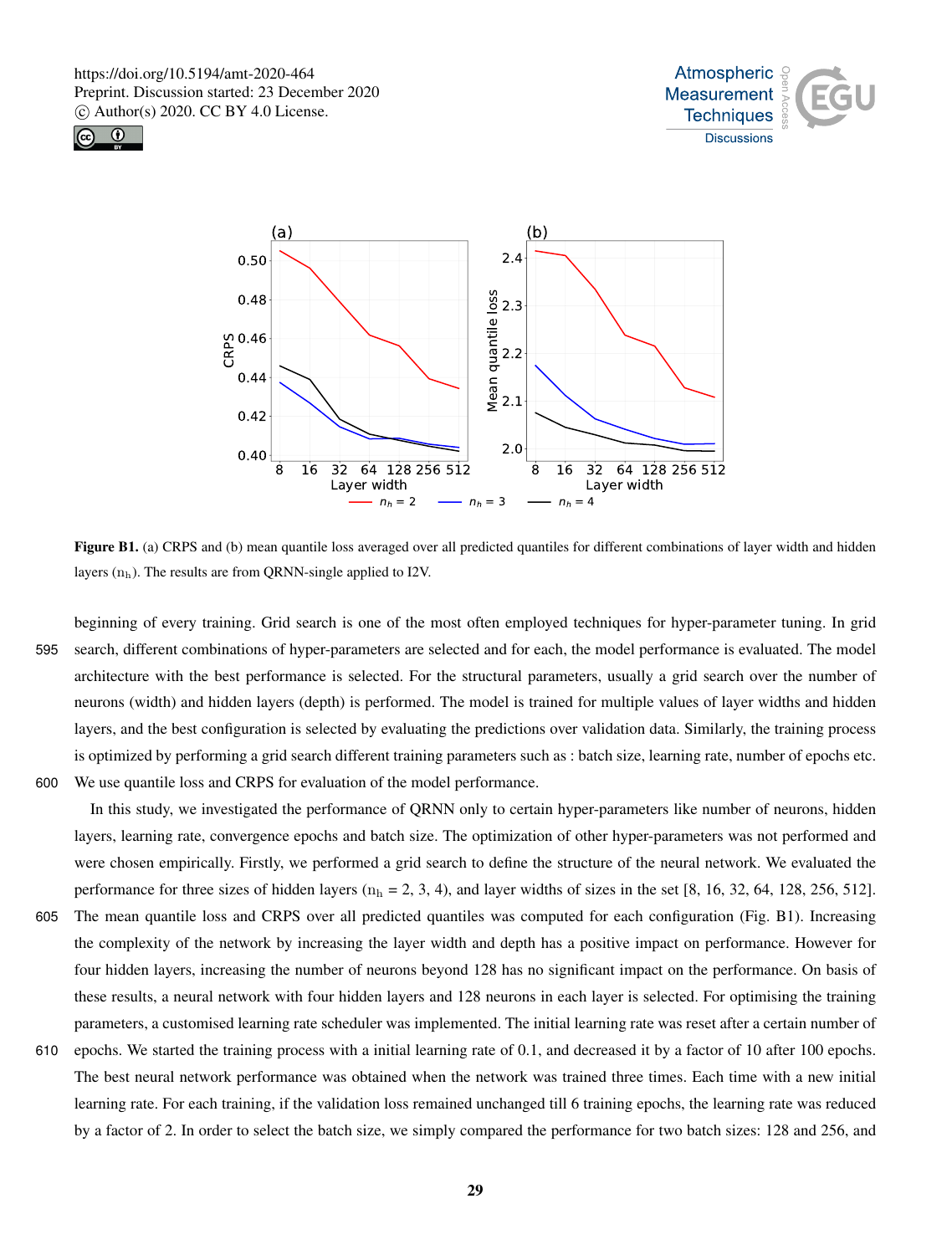



the former gave better results. Concerning number of epochs, we obtained best results when the network was trained longer. 615 Choosing a lower value of epochs (e.g. 50), did not affect the accuracy of the median value, yet deteriorated the prediction uncertainty. We did not optimise the type of activation function and Rectified Linear Unit (ReLu) was used in all layers.

Though these set of hyper-parameters were selected for QRNN-single applied to I2V, they worked well for both ICI and SMS QRNN experiments. However, for MWHS-2, an identical hyper-parameter framework but three hidden layers gave best results.

620 *Author contributions.* The study was conceptualised and supervised by PE. The analysis, validation and visualisation of results was done by IK. The QRNN package is made available by SP. ARTS bulk simulations were set up by SP, and MWHS-2 data was provided by DID. IK wrote the original draft, with contributions from PE, SP and DID. All authors contributed to the study with discussions and feedback.

*Competing interests.* The authors declare no conflict of interest.

*Acknowledgements.* The part associated with SMS was done with funding from EUMETSAT (contract EUM/CO/20/4600002417/CJA), 625 while remaining work was mainly funded by the Swedish National Space Agency (grants 166/18 and 154/19). David Duncan is supported by the EUMETSAT Fellowship Programme. This project would not had been possible without the contribution of all individuals behind the open source softwares used (ARTS, Python, PyTorch, Numpy and Matplotlib).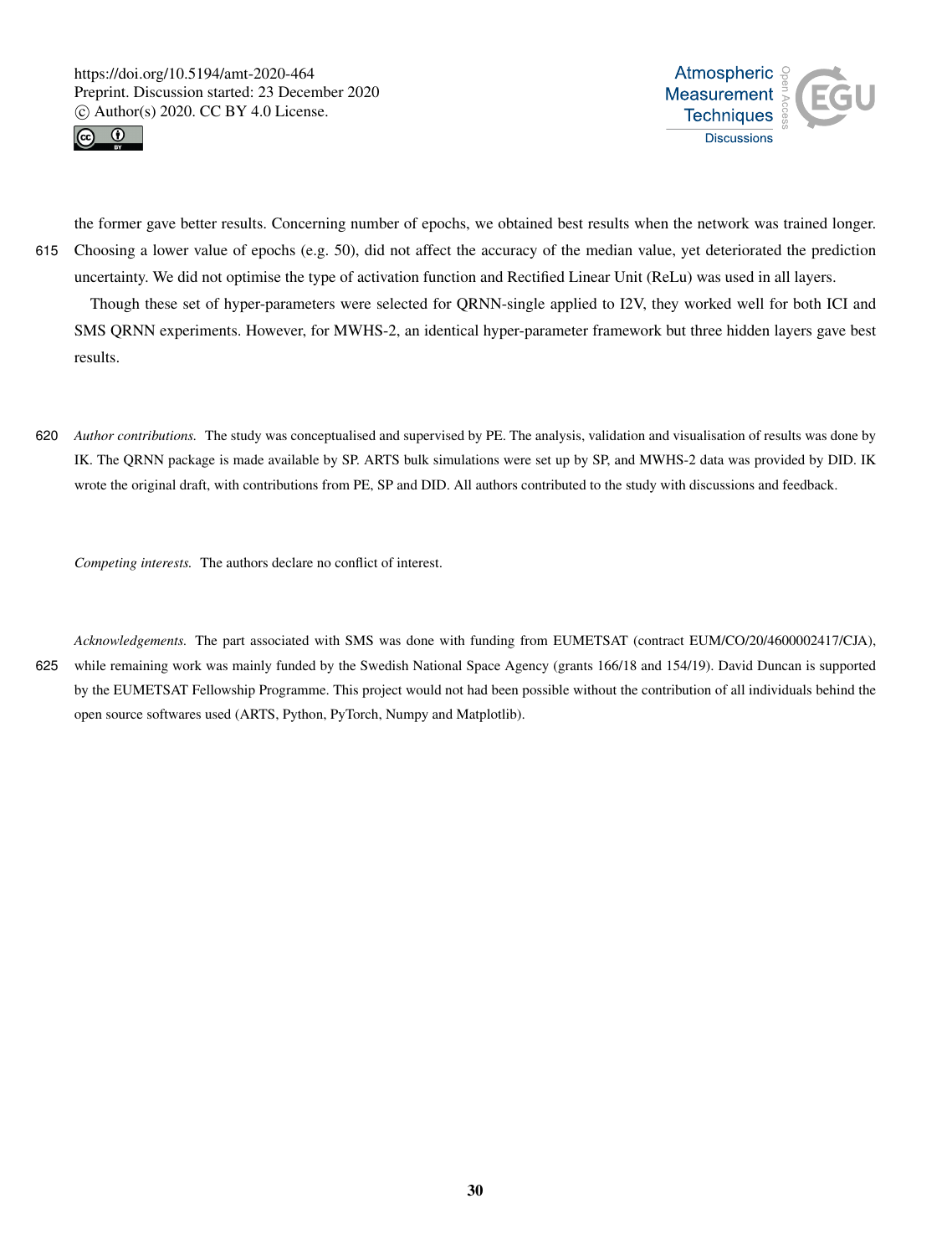



#### References

Part I: Observations, no. 1 in IFS Documentation, ECMWF, https://www.ecmwf.int/node/19745, last access: : 11 November 2020, 2020.

- 630 Abel, S. and Boutle, I.: An improved representation of the raindrop size distribution for single-moment microphysics schemes, Q. J. R. Meteorol. Soc., 138, 2151–2162, 2012.
	- Aires, F., Prigent, C., Bernardo, F., Jiménez, C., Saunders, R., and Brunel, P.: A Tool to Estimate Land-Surface Emissivities at Microwave frequencies (TELSEM) for use in numerical weather prediction, Q. J. R. Meteorol. Soc., 137, 690–699, 2011.
- Barlakas, V. and Eriksson, P.: Three dimensional radiative effects in passive millimeter/sub-millimeter all-sky observations, Remote Sensing, 635 12, https://doi.org/10.3390/rs12030531, 2020.
	- Bennartz, R. and Bauer, P.: Sensitivity of microwave radiances at 85–183 GHz to precipitating ice particles, Radio Sci., 38, 40–1, 2003.
	- Berg, W., Bilanow, S., Chen, R., Datta, S., Draper, D., Ebrahimi, H., Farrar, S., Jones, W. L., Kroodsma, R., McKague, D., et al.: Intercalibration of the GPM microwave radiometer constellation, J. Atmos. Oceanic Technol., 33, 2639–2654, 2016.

Brogniez, H., English, S., Mahfouf, J.-F., Behrendt, A., Berg, W., Boukabara, S., Buehler, S. A., Chambon, P., Gambacorta, A., Geer, 640 A., Ingram, W., Kursinski, E. R., Matricardi, M., Odintsova, T. A., Payne, V. H., Thorne, P. W., Tretyakov, M. Y., and Wang, J.: A

- review of sources of systematic errors and uncertainties in observations and simulations at 183 GHz, Atmos. Meas. Tech., 9, 2207–2221, https://doi.org/10.5194/amt-9-2207-2016, 2016.
	- Buehler, S. A., Kuvatov, M., Sreerekha, T. R., John, V. O., Rydberg, B., Eriksson, P., and Notholt, J.: A cloud filtering method for microwave upper tropospheric humidity measurements, Atmos. Chem. Phys., 7, 5531–5542, www.atmos-chem-phys.net/7/5531/2007/, 2007.
- 645 Buehler, S. A., Mendrok, J., Eriksson, P., Perrin, A., Larsson, R., and Lemke, O.: ARTS, the Atmospheric Radiative Transfer Simulator version 2.2, the planetary toolbox edition, Geosci. Model Dev., 11, 1537–1556, https://doi.org/10.5194/gmd-11-1537-2018, 2018.
	- Burns, B. A., Wu, X., and Diak, G. R.: Effects of precipitation and cloud ice on brightness temperatures in AMSU moisture channels, IEEE T. Geosci. Remote, 35, 1429–1437, 1997.
- Cazenave, Q., Ceccaldi, M., Delanoë, J., Pelon, J., Groß, S., and Heymsfield, A.: Evolution of DARDAR-CLOUD ice cloud retrievals: New
- 650 parameters and impacts on the retrieved microphysical properties, Atmos. Meas. Tech., 12, 2819–2835, https://doi.org/10.5194/amt-12- 2819-2019, 2019.
	- Chen, R. and Bennartz, R.: Sensitivity of 89–190-GHz Microwave Observations to Ice Particle Scattering, J. Appl. Meteorol. Clim., 59, 1195–1215, https://doi.org/10.1175/JAMC-D-19-0293.1, 2020.
	- Chollet, F. et al.: Keras, https://github.com/fchollet/keras, 2015.
- 655 Dee, D. P., Uppala, S. M., Simmons, A. J., Berrisford, P., Poli, P., Kobayashi, S., Andrae, U., Balmaseda, M. A., Balsamo, G., Bauer, P., Bechtold, P., Beljaars, A. C. M., van de Berg, L., Bidlot, J., Bormann, N., Delsol, C., Dragani, R., Fuentes, M., Geer, A. J., Haimberger, L., Healy, S. B., Hersbach, H., Hólm, E. V., Isaksen, L., Kållberg, P., Köhler, M., Matricardi, M., McNally, A. P., Monge-Sanz, B. M., Morcrette, J.-J., Park, B.-K., Peubey, C., de Rosnay, P., Tavolato, C., Thépaut, J.-N., and Vitart, F.: The ERA-Interim reanalysis: configuration and performance of the data assimilation system, Q. J. R. Meteorol. Soc., 137, 553–597, https://doi.org/10.1002/qj.828, 2011.
- 660 Delanoë, J., Heymsfield, A. J., Protat, A., Bansemer, A., and Hogan, R.: Normalized particle size distribution for remote sensing application, J. Geophys. Res., 119, 4204–4227, 2014.
	- Delanoë, J. and Hogan, R. J.: A variational scheme for retrieving ice cloud properties from combined radar, lidar, and infrared radiometer, J. Geophys. Res., 113, https://doi.org/10.1029/2007JD009000, 2008.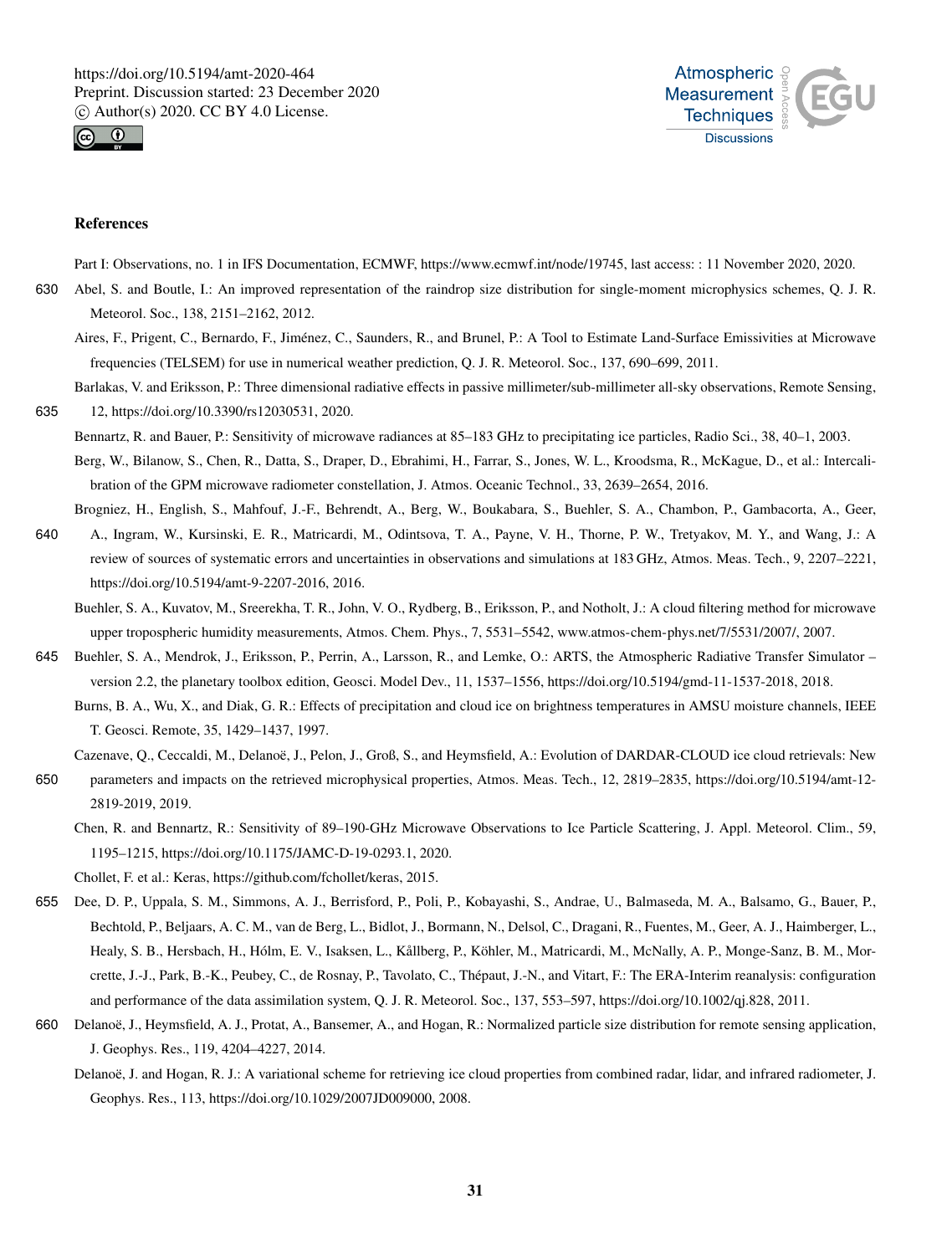1002/qj.49712555902, 1999.





- Duncan, D. I. and Bormann, N.: On the addition of microwave sounders and NWP skill, including assessment of FY-3D sounders, Tech. 665 rep., EUMETSAT/ECMWF Fellowship Programme Research Report, https://doi.org/10.21957/iimhohmqt, https://www.ecmwf.int/node/ 19760, last access: : 20 October 2020, 2020.
	- Ekelund, R., Eriksson, P., and Pfreundschuh, S.: Using passive and active observations at microwave and sub-millimetre wavelengths to constrain ice particle models, Atmos. Meas. Tech., 13, 501–520, https://doi.org/10.5194/amt-13-501-2020, 2020.

Ellison, W.: Permittivity of pure water, at standard atmospheric pressure, over the frequency range 0–25 THz and the temperature range 670 0–100 C, J. Phys. Chem. Ref. Data, 36, 1–18, 2007.

English, S. J., Eyre, J. R., and Smith, J. A.: A cloud-detection scheme for use with satellite sounding radiances in the context of data assimilation for numerical weather prediction, Q. J. R. Meteorol. Soc., 125, 2359–2378, https://rmets.onlinelibrary.wiley.com/doi/abs/10.

Eriksson, P., Buehler, S. A., Davis, C. P., Emde, C., and Lemke, O.: ARTS, The atmospheric radiative transfer simulator, Version 2, J. Quant. 675 Spectrosc. Radiat. Transfer, 112, 1551–1558, https://doi.org/10.1016/j.jqsrt.2011.03.001, 2011.

- Eriksson, P., Ekelund, R., Mendrok, J., Brath, M., Lemke, O., and Buehler, S. A.: A general database of hydrometeor single scattering properties at microwave and sub-millimetre wavelengths, Earth Syst. Sci. Data, 10, 1301–1326, https://doi.org/10.5194/essd-10-1301- 2018, 2018.
- Eriksson, P., Rydberg, B., Mattioli, V., Thoss, A., Accadia, C., Klein, U., and Buehler, S. A.: Towards an operational Ice Cloud Imager (ICI) 680 retrieval product, Atmos. Meas. Tech., 13, 53–71, https://doi.org/10.5194/amt-13-53-2020, 2020.
- Evans, K. F. and Stephens, G. L.: Microwave radiative transfer through clouds composed of realistically shaped ice crystals. Part II: Remote sensing of ice clouds, J. Atmos. Sci., 52, 2058–2072, https://doi.org/10.1175/1520-0469(1995)052<2058:MRTTCC>2.0.CO;2, 1995.
	- Favrichon, S., Prigent, C., Jimenez, C., and Aires, F.: Detecting cloud contamination in passive microwave satellite measurements over land, Atmos. Meas. Tech., 12, 1531–1543, 2019.
- 685 Geer, A., Baordo, F., Bormann, N., Chambon, P., English, S., Kazumori, M., Lawrence, H., Lean, P., Lonitz, K., and Lupu, C.: The growing impact of satellite observations sensitive to humidity, cloud and precipitation, Q. J. R. Meteorol. Soc., 143, 3189–3206, 2017.
	- Geer, A. J., Baordo, F., Bormann, N., and English, S.: All-sky assimilation of microwave humidity sounders, Tech. Rep. 741, ECMWF, https://doi.org/10.21957/obosmx154, https://www.ecmwf.int/node/9507, last access: :29 October 2020, 2014.
- Geer, A. J., Lonitz, K., Weston, P., Kazumori, M., Okamoto, K., Zhu, Y., Liu, E. H., Collard, A., Bell, W., Migliorini, S., et al.: All-sky 690 satellite data assimilation at operational weather forecasting centres, Q. J. R. Meteorol. Soc., 144, 1191–1217, 2018.
- Gustafsson, N., Janjić, T., Schraff, C., Leuenberger, D., Weissmann, M., Reich, H., Brousseau, P., Montmerle, T., Wattrelot, E., Bučánek, A., et al.: Survey of data assimilation methods for convective-scale numerical weather prediction at operational centres, Q. J. R. Meteorol. Soc., 144, 1218–1256, 2018.
- John, V. O., Allan, R. P., Bell, W., Buehler, S. A., and Kottayil, A.: Assessment of intercalibration methods for satellite microwave humidity 695 sounders, J. Geophys. Res., 118, 4906–4918, 2013.
	- Kakar, R. K.: Retrieval of clear sky moisture profiles using the 183 GHz water vapor line, J. Clim. Appl. Mete., 22, 1282–1289, 1983.
	- Lang, T., Buehler, S. A., Burgdorf, M., Hans, I., and John, V. O.: A new climate data record of upper-tropospheric humidity from microwave observations, Scientific Data, 7, 1–17, 2020.

Lawrence, H., Bormann, N., Geer, A. J., Lu, Q., and English, S. J.: Evaluation and Assimilation of the Microwave Sounder

700 MWHS-2 Onboard FY-3C in the ECMWF Numerical Weather Prediction System, IEEE T. Geosci. Remote, 56, 3333–3349, https://doi.org/10.1109/TGRS.2018.2798292, 2018.